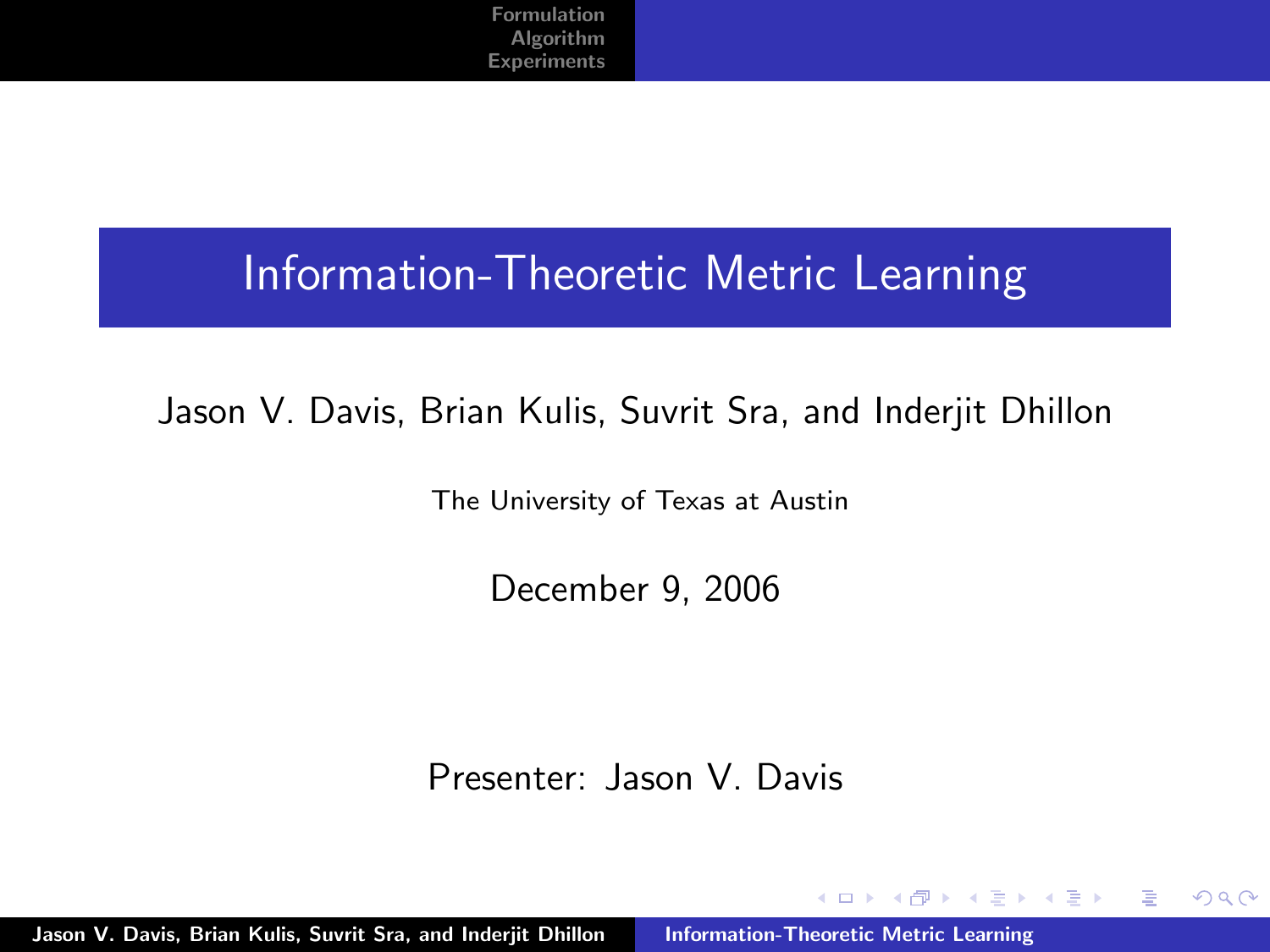#### Introduction

▶ Problem: Learn a Mahalanobis distance function subject to linear constraints

K ロ ⊁ K 倒 ≯ K ミ ⊁ K ミ ≯

重

 $299$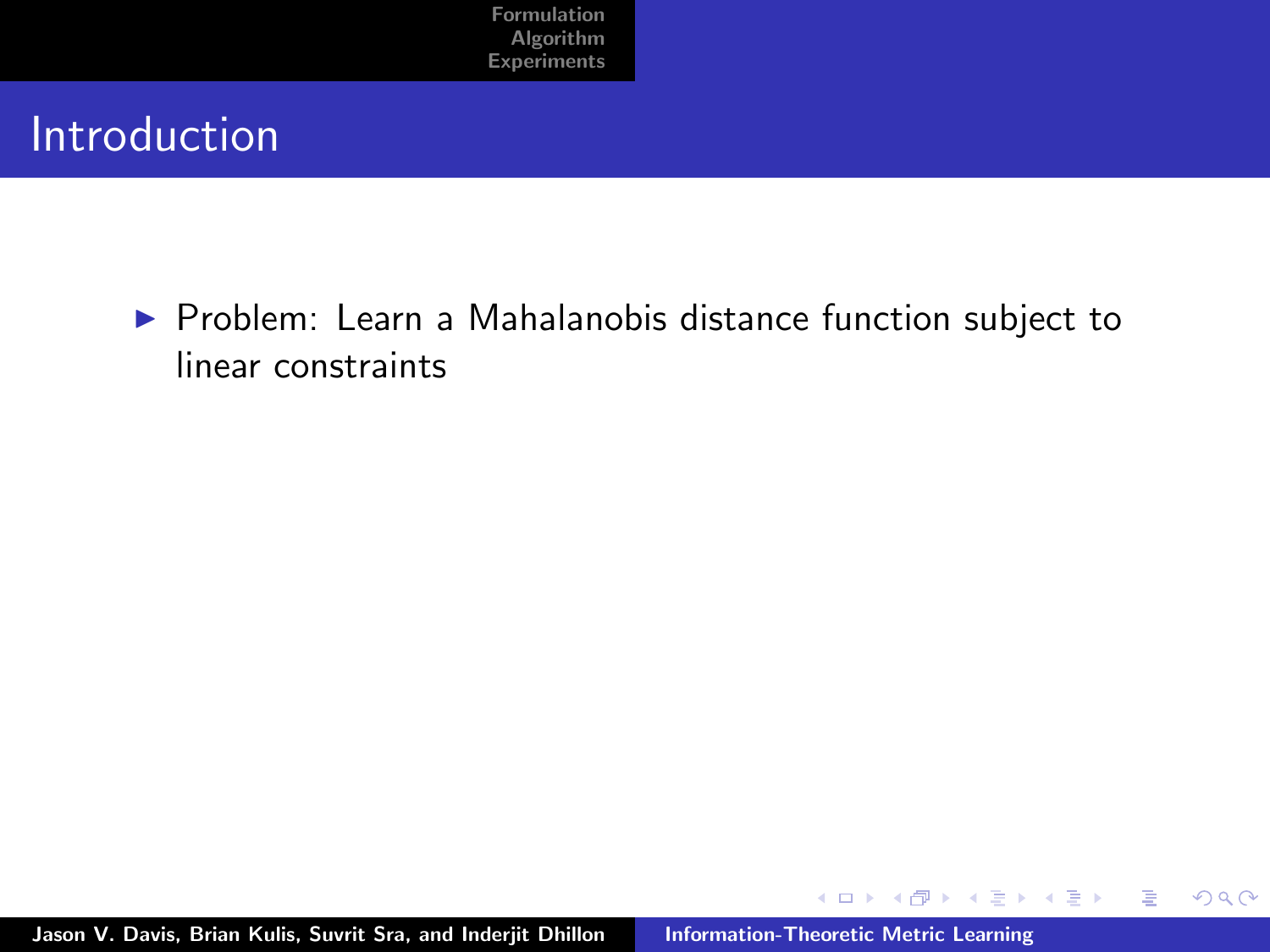### Introduction

- $\triangleright$  Problem: Learn a Mahalanobis distance function subject to linear constraints
- $\blacktriangleright$  Information-theoretic viewpoint
	- $\triangleright$  Bijection between Gaussian distributions and Mahalanobis distances

 $4.57 + 4.77 +$ 

不同 医

 $4.17 \times$ 

 $2Q$ 

重

 $\blacktriangleright$  Natural entropy-based objective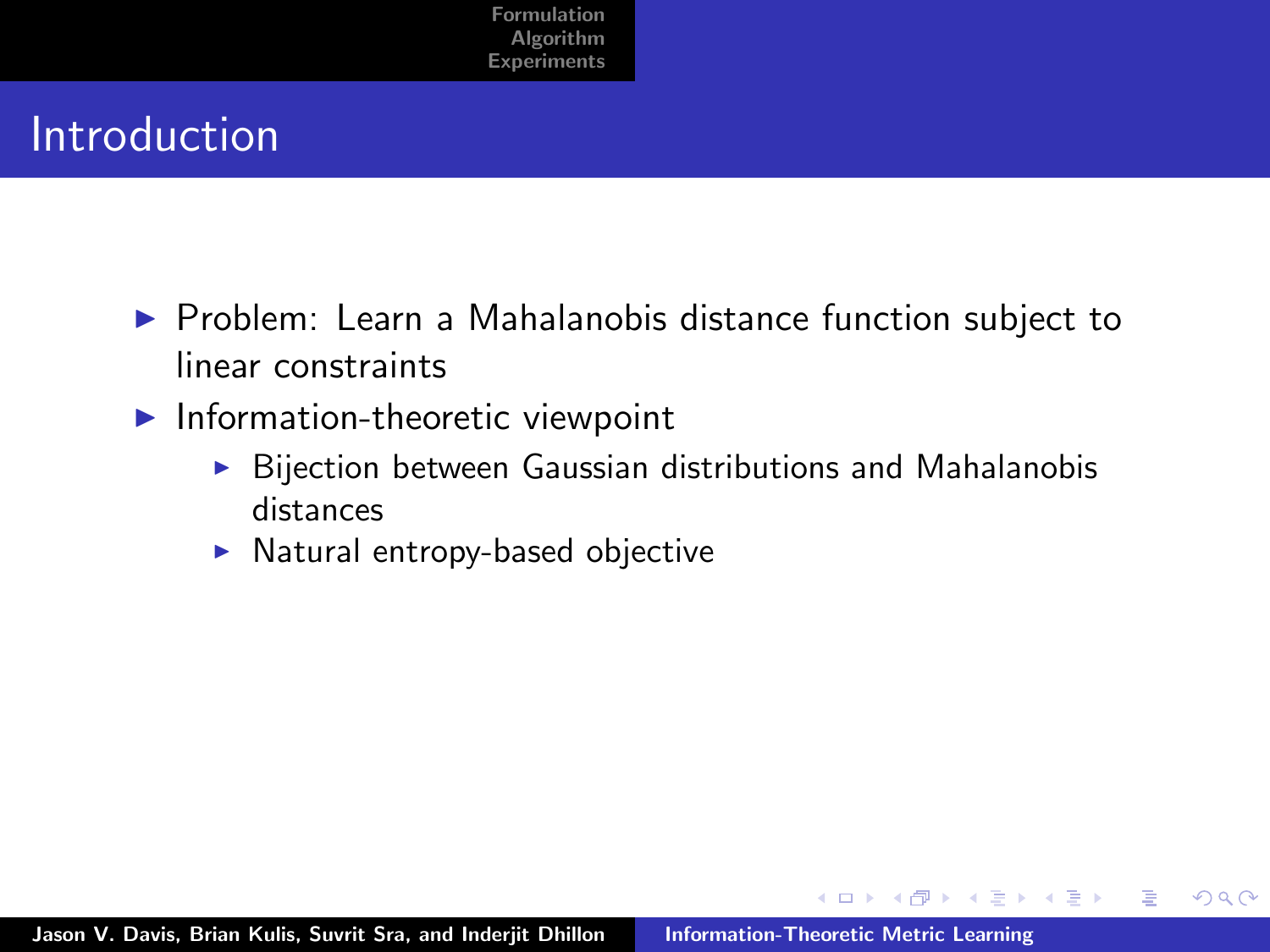## Introduction

- $\triangleright$  Problem: Learn a Mahalanobis distance function subject to linear constraints
- $\blacktriangleright$  Information-theoretic viewpoint
	- $\triangleright$  Bijection between Gaussian distributions and Mahalanobis distances

 $2Q$ 

 $\mathcal{A}$   $\mathcal{F}$   $\mathcal{F}$   $\mathcal{A}$   $\mathcal{F}$   $\mathcal{F}$ 

 $\equiv$   $\rightarrow$ 

- $\blacktriangleright$  Natural entropy-based objective
- $\blacktriangleright$  Connections with kernel learning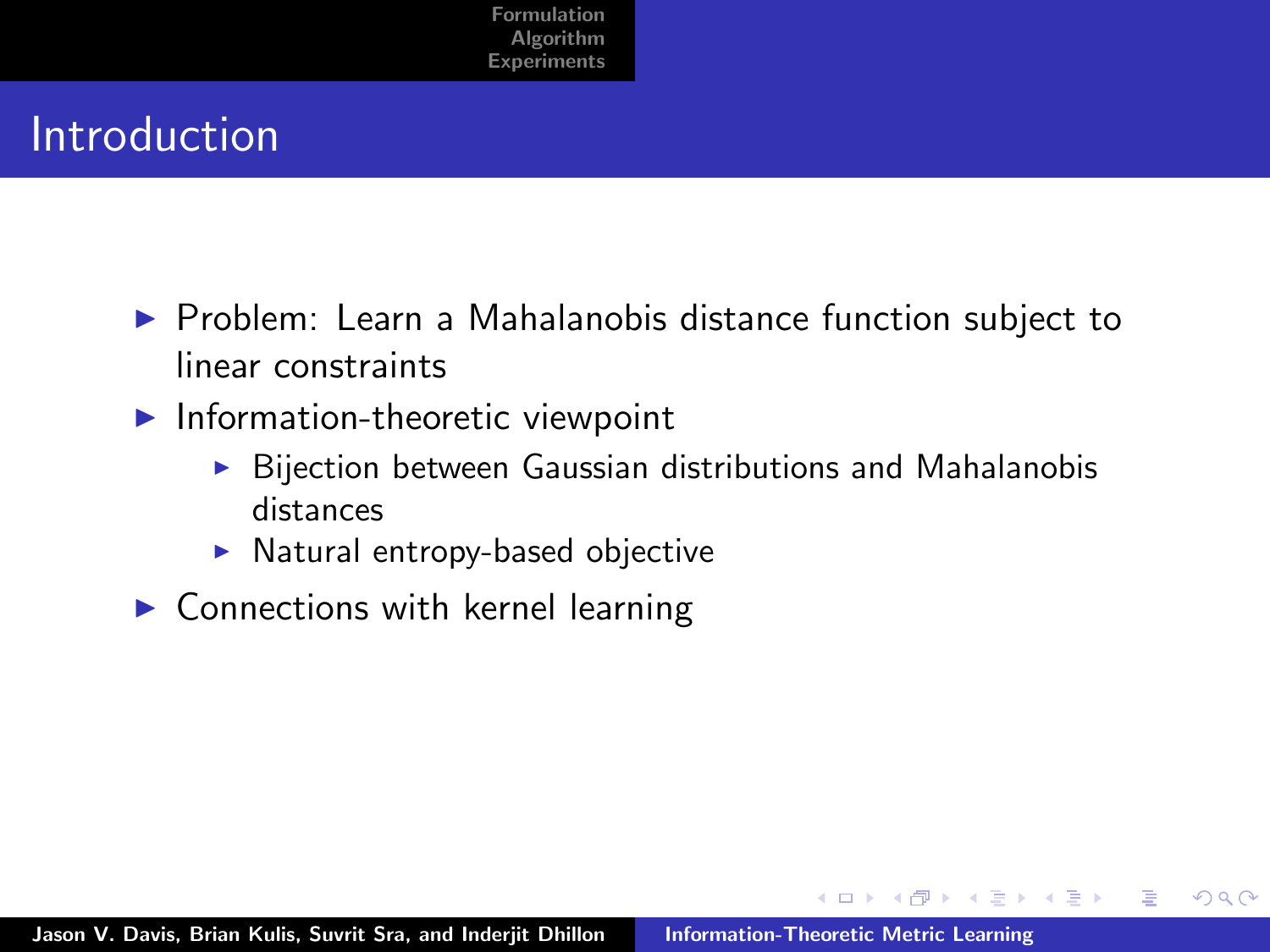## Introduction

- $\triangleright$  Problem: Learn a Mahalanobis distance function subject to linear constraints
- $\blacktriangleright$  Information-theoretic viewpoint
	- Bijection between Gaussian distributions and Mahalanobis distances
	- $\blacktriangleright$  Natural entropy-based objective
- $\triangleright$  Connections with kernel learning
- $\blacktriangleright$  Fast and simple methods
	- Based on Bregman's method for convex optimization

 $\mathcal{A}$   $\mathcal{F}$   $\mathcal{F}$   $\mathcal{A}$   $\mathcal{F}$   $\mathcal{F}$ 

へのへ

 $\triangleright$  No eigenvalue computations are needed!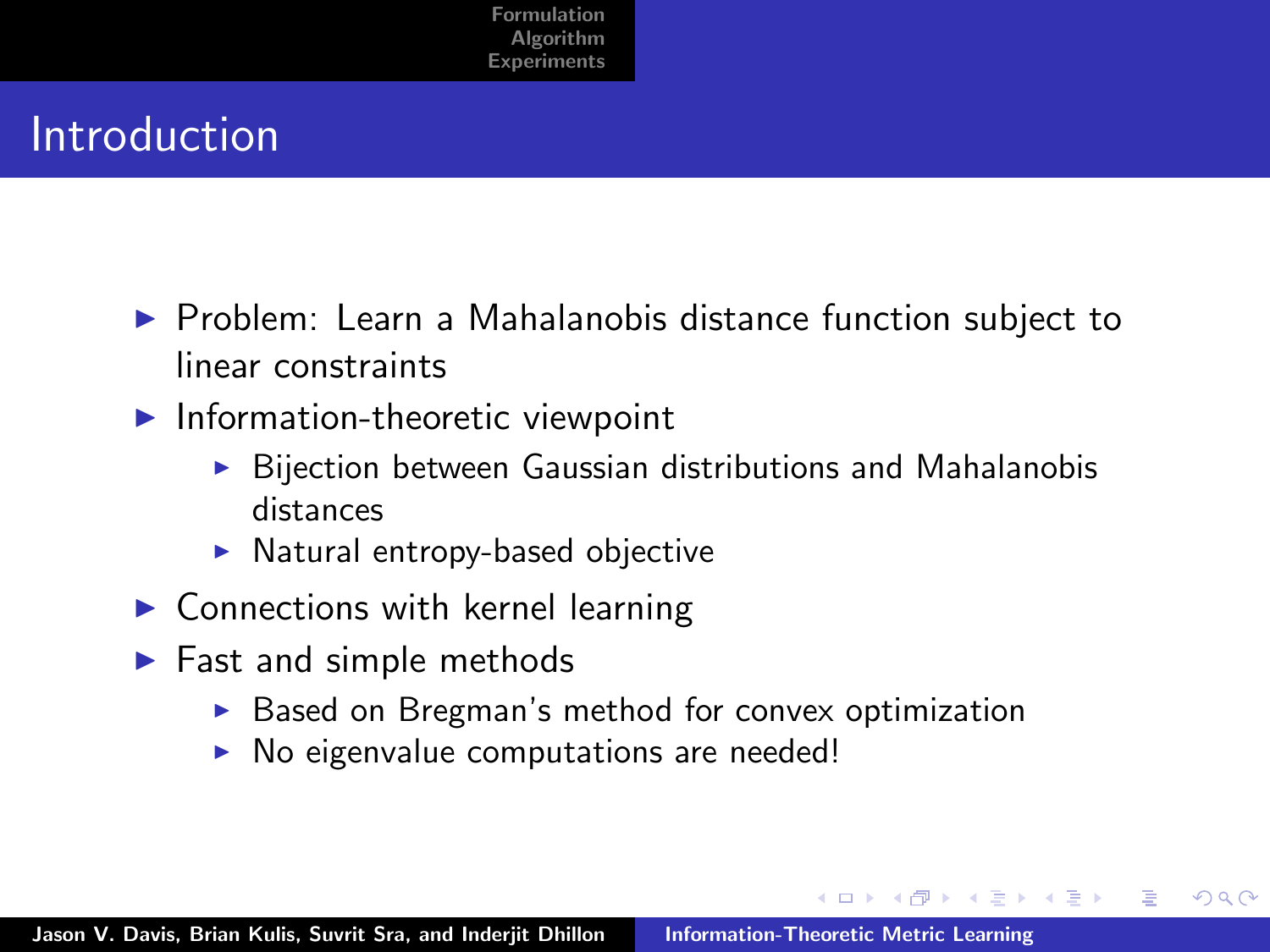## Learning a Mahalanobis Distance

- Given *n* points  $\{x_1, ..., x_n\}$  in  $\Re^d$
- $\triangleright$  Given inequality constraints relating pairs of points
	- $\blacktriangleright$  Similarity constraints:  $d_A(\mathsf{x_i},\mathsf{x_j}) \leq u$
	- $\blacktriangleright$  Dissimilarity constraints:  $d_A(\mathsf{x_i}, \mathsf{x_j}) \geq \ell$

<span id="page-5-0"></span> $2Q$ 

する トランディング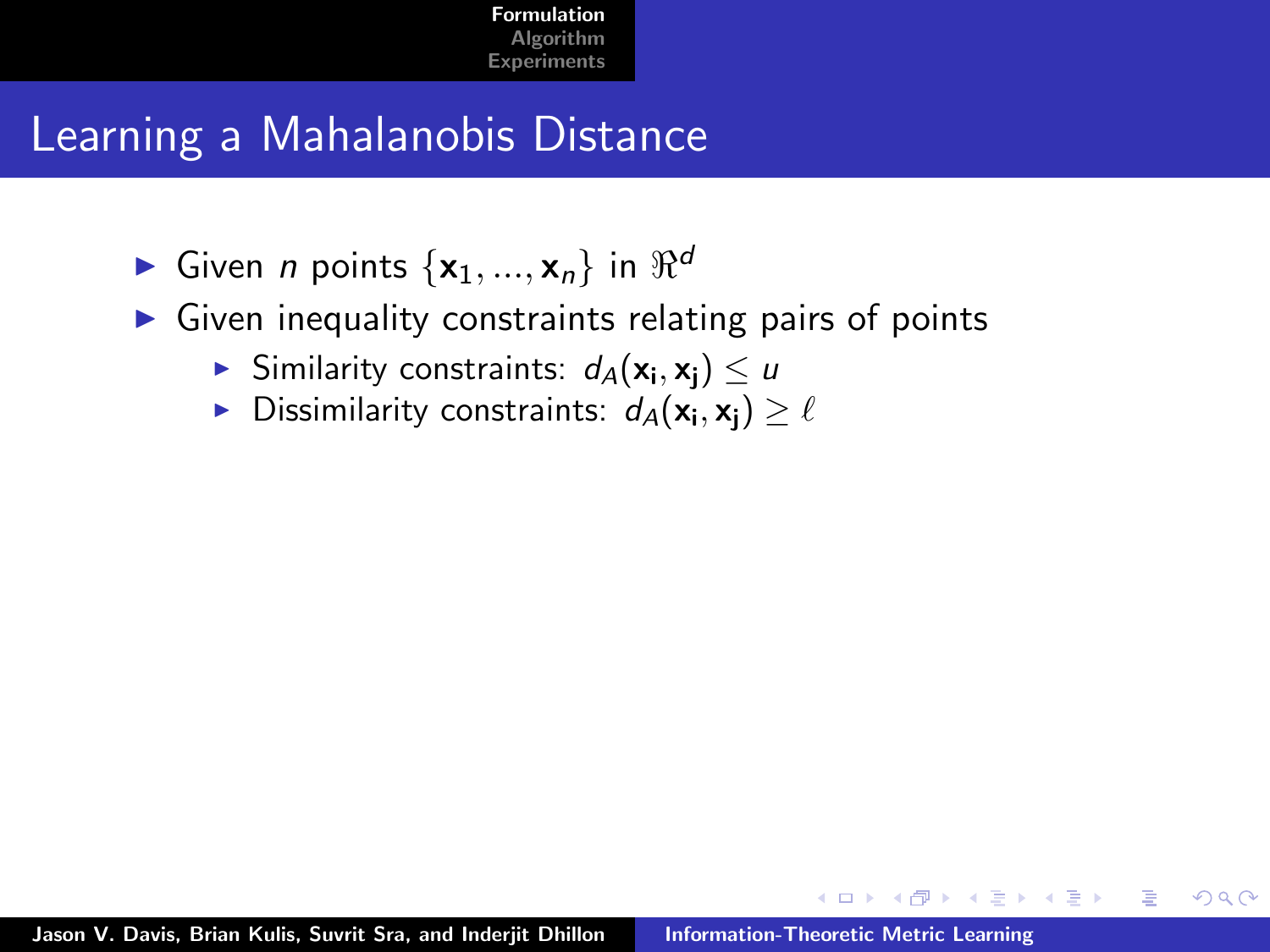## Learning a Mahalanobis Distance

- Given *n* points  $\{x_1, ..., x_n\}$  in  $\Re^d$
- $\triangleright$  Given inequality constraints relating pairs of points
	- $\blacktriangleright$  Similarity constraints:  $d_A(\mathsf{x_i},\mathsf{x_j}) \leq u$
	- $\blacktriangleright$  Dissimilarity constraints:  $d_A(\mathsf{x_i}, \mathsf{x_j}) \geq \ell$
- $\triangleright$  Problem: Learn a Mahalanobis distance that satisfies these constraints:

$$
d_A(\mathbf{x}_i, \mathbf{x}_j) = (\mathbf{x}_i - \mathbf{x}_j)^T A(\mathbf{x}_i - \mathbf{x}_j)
$$

4 A 6 4 F 6

へのへ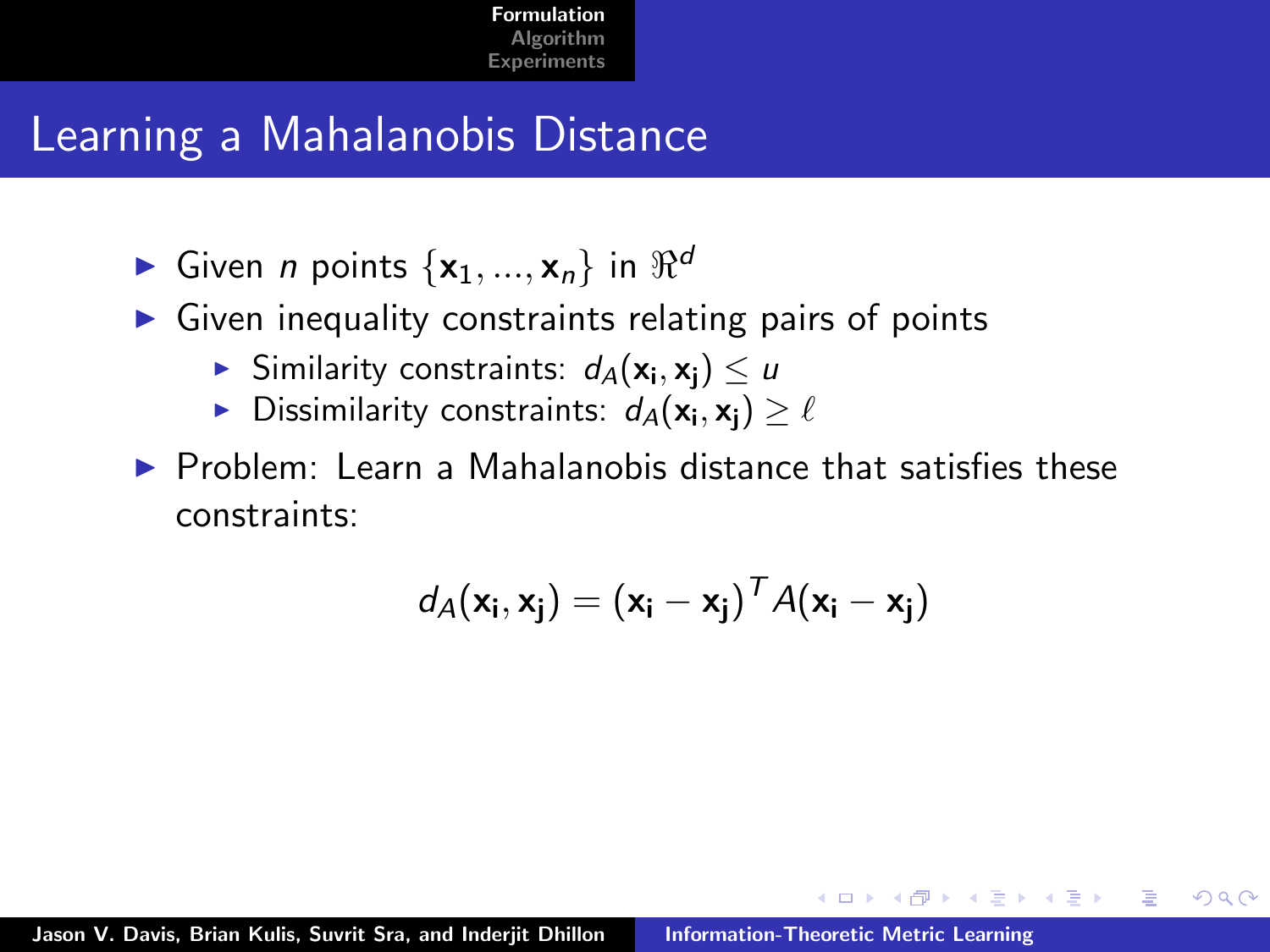## Learning a Mahalanobis Distance

- Given *n* points  $\{x_1, ..., x_n\}$  in  $\Re^d$
- $\triangleright$  Given inequality constraints relating pairs of points
	- $\blacktriangleright$  Similarity constraints:  $d_A(\mathsf{x_i},\mathsf{x_j}) \leq u$
	- $\blacktriangleright$  Dissimilarity constraints:  $d_A(\mathsf{x_i}, \mathsf{x_j}) \geq \ell$
- $\triangleright$  Problem: Learn a Mahalanobis distance that satisfies these constraints:

$$
d_A(\mathbf{x}_i, \mathbf{x}_j) = (\mathbf{x}_i - \mathbf{x}_j)^T A(\mathbf{x}_i - \mathbf{x}_j)
$$

4 A 6 4 F 6

へのへ

 $\blacktriangleright$  Applications

- $\blacktriangleright$  *k*-means clustering
- Nearest neighbor searches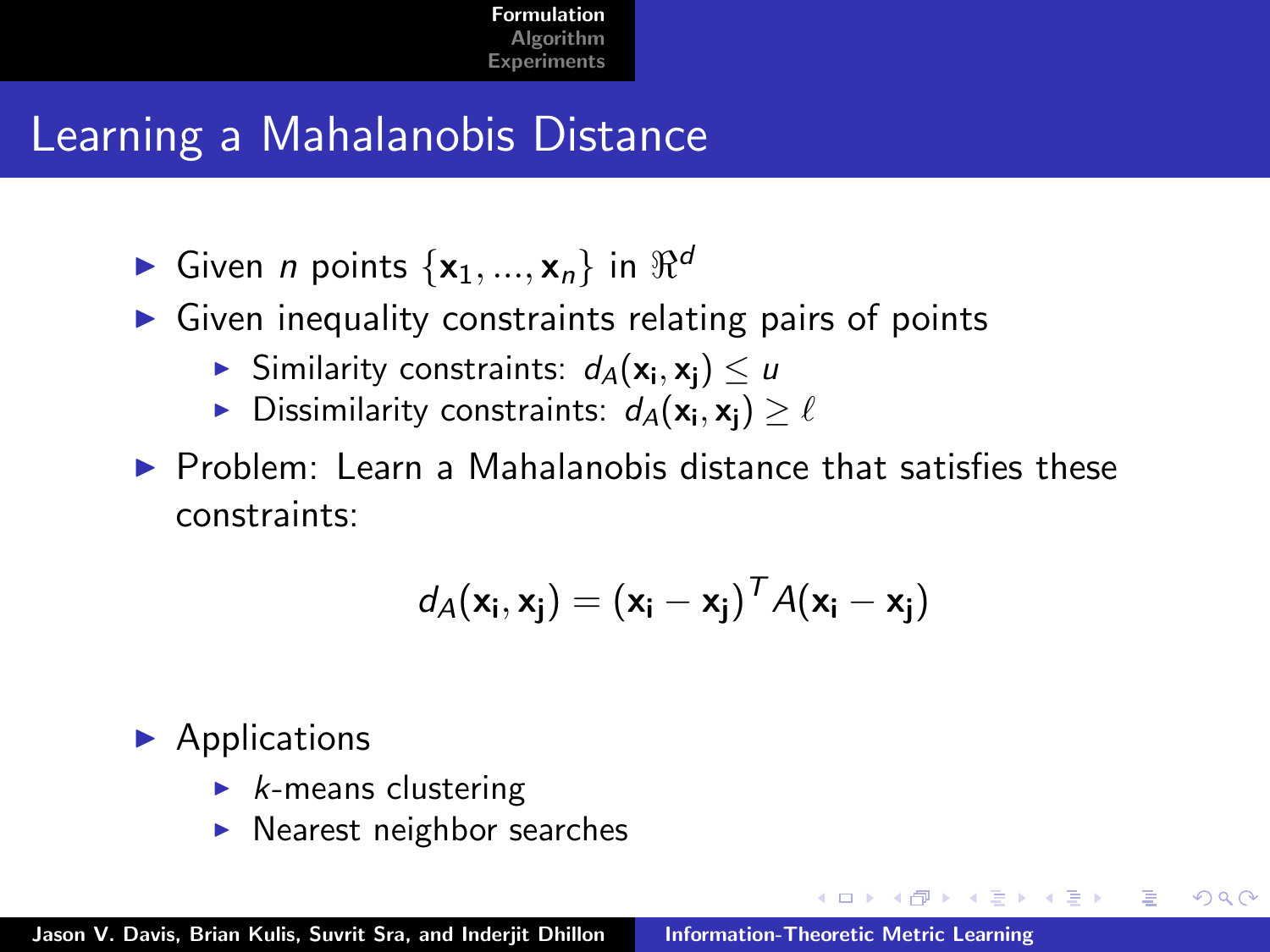### Mahalanobis Distance and the Multivariate Gaussian

 $\triangleright$  Problem: How to choose the 'best' Mahalanobis distance from the feasible set?

 $4.17 \pm 1.0$ 

 $\leftarrow$   $\overline{m}$   $\rightarrow$ 

 $\rightarrow$   $\equiv$   $\rightarrow$ 

 $\rightarrow$   $\equiv$   $\rightarrow$ 

 $2Q$ 

重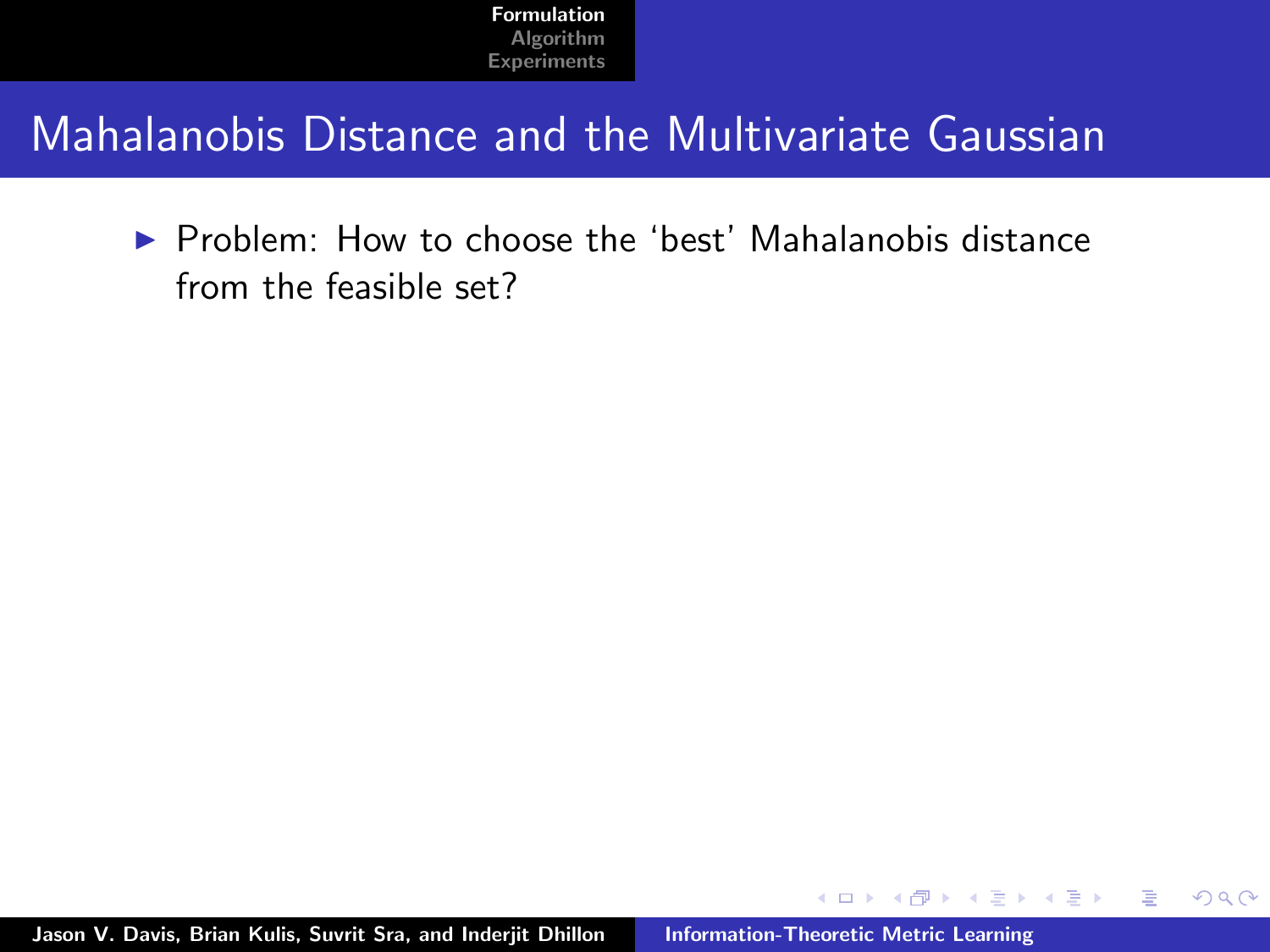## Mahalanobis Distance and the Multivariate Gaussian

- $\triangleright$  Problem: How to choose the 'best' Mahalanobis distance from the feasible set?
- ▶ Solution: Regularize by choosing that which is 'closest' to Euclidean distance

 $2Q$ 

 $\mathcal{A}$   $\mathcal{F}$   $\mathcal{F}$   $\mathcal{A}$   $\mathcal{F}$   $\mathcal{F}$ 

 $\rightarrow$   $\equiv$   $\rightarrow$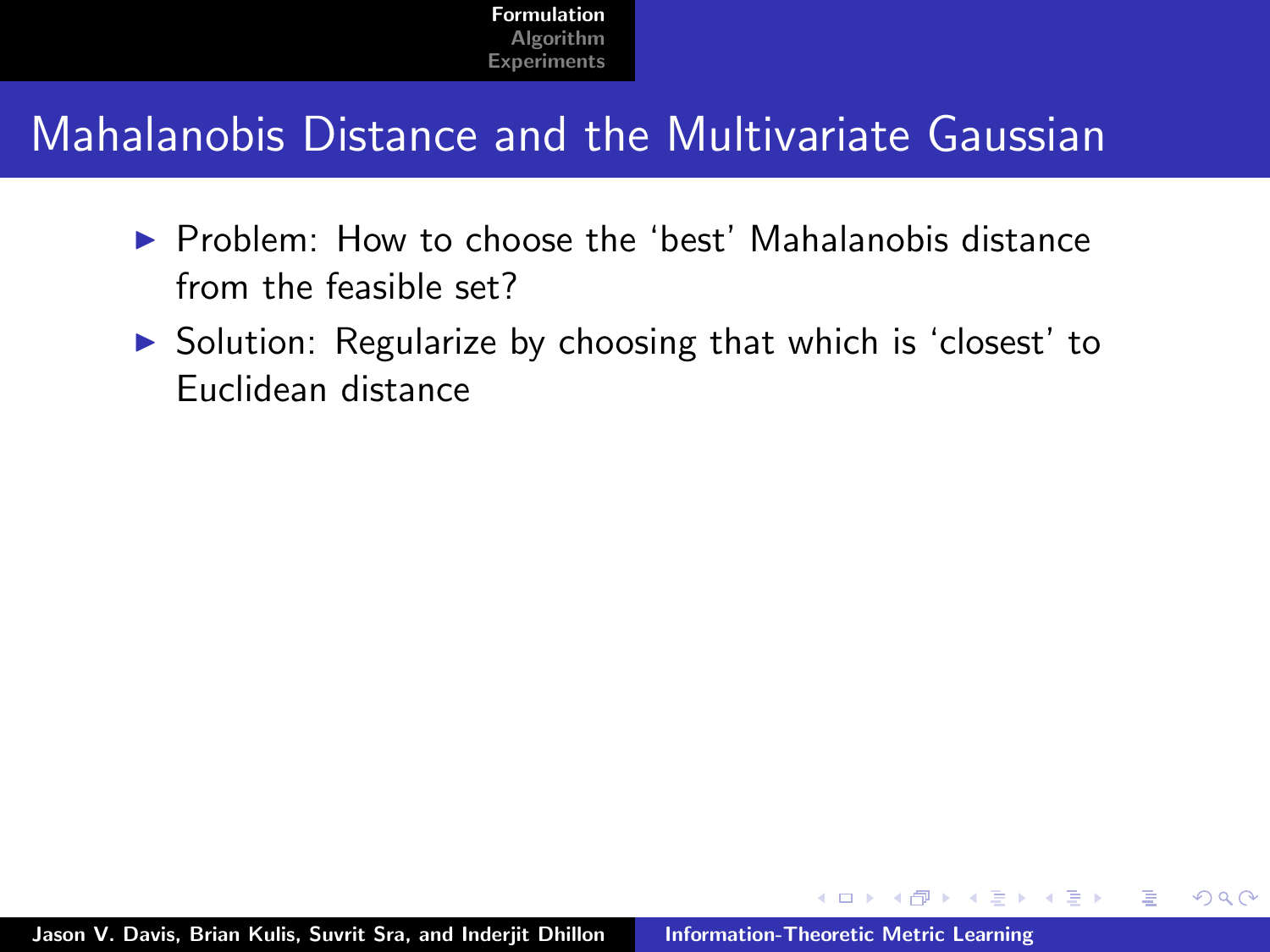## Mahalanobis Distance and the Multivariate Gaussian

- $\triangleright$  Problem: How to choose the 'best' Mahalanobis distance from the feasible set?
- $\triangleright$  Solution: Regularize by choosing that which is 'closest' to Euclidean distance
- $\triangleright$  Bijection between the multivariate Gaussian and the Mahalanobis Distance

$$
p(\mathbf{x}; \mathbf{m}, A) = \frac{1}{Z} \exp\left(-\frac{1}{2}(\mathbf{x} - \mathbf{m})^T A(\mathbf{x} - \mathbf{m})\right)
$$

 $\Omega$ 

 $\mathcal{A}$   $\mathcal{F}$   $\mathcal{F}$   $\mathcal{A}$   $\mathcal{F}$   $\mathcal{F}$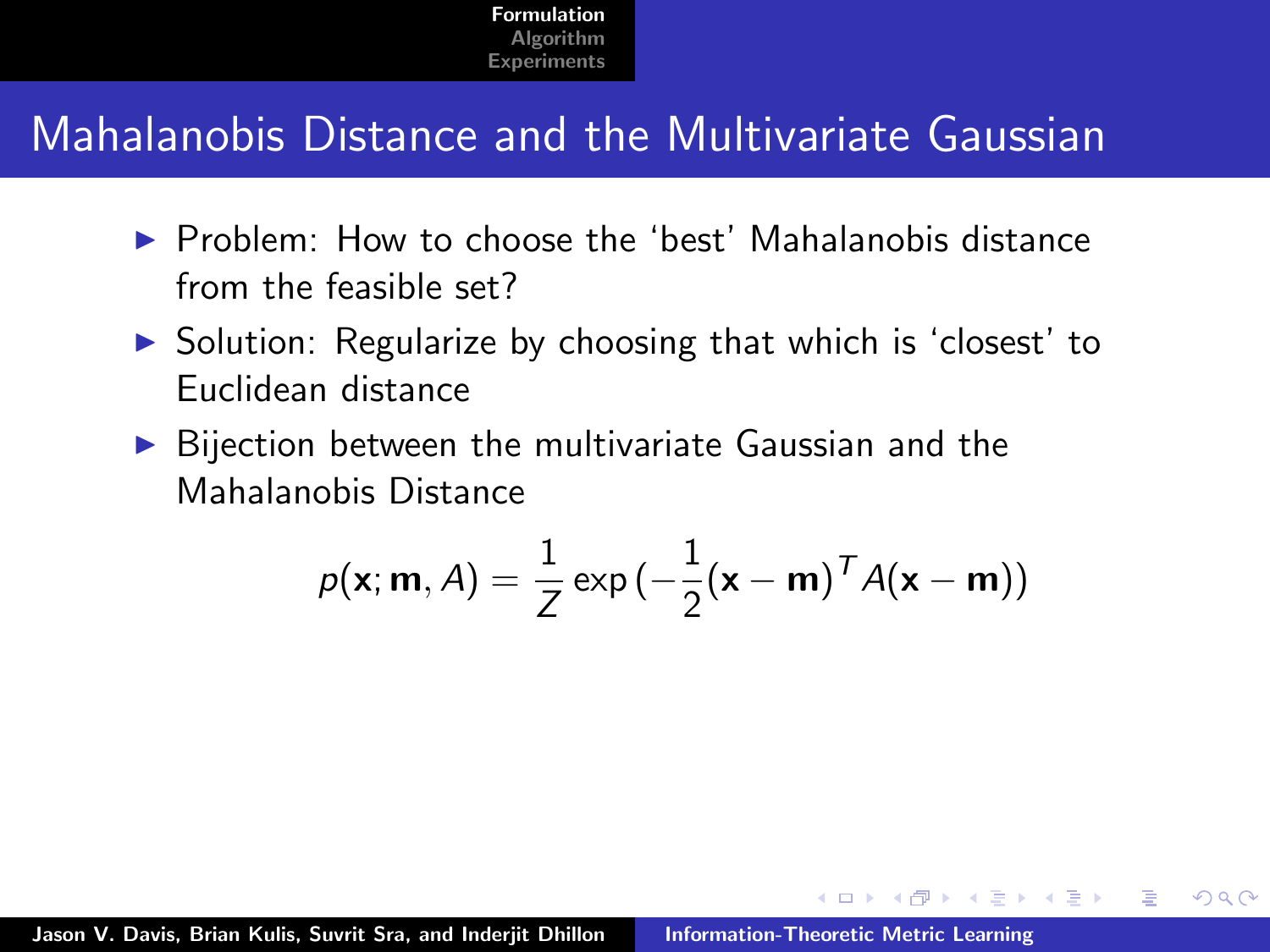## Mahalanobis Distance and the Multivariate Gaussian

- $\triangleright$  Problem: How to choose the 'best' Mahalanobis distance from the feasible set?
- $\triangleright$  Solution: Regularize by choosing that which is 'closest' to Euclidean distance
- $\triangleright$  Bijection between the multivariate Gaussian and the Mahalanobis Distance

$$
p(\mathbf{x}; \mathbf{m}, A) = \frac{1}{Z} \exp\left(-\frac{1}{2}(\mathbf{x} - \mathbf{m})^T A(\mathbf{x} - \mathbf{m})\right)
$$

- $\blacktriangleright$  Allows for comparison of two Mahalanobis distances
- $\triangleright$  Differential relative entropy between the associated Gaussians:

 $4.60 \times 4.70 \times$ 

 $\Omega$ 

$$
\mathsf{KL}(p(\mathbf{x};\mathbf{m_1},A_1)\|p(\mathbf{x};\mathbf{m_2},A_2)) = \int p(\mathbf{x};\mathbf{m_1},A_1) \log \frac{p(\mathbf{x};\mathbf{m_1},A_1)}{p(\mathbf{x};\mathbf{m_2},A_2)} d\mathbf{x}.
$$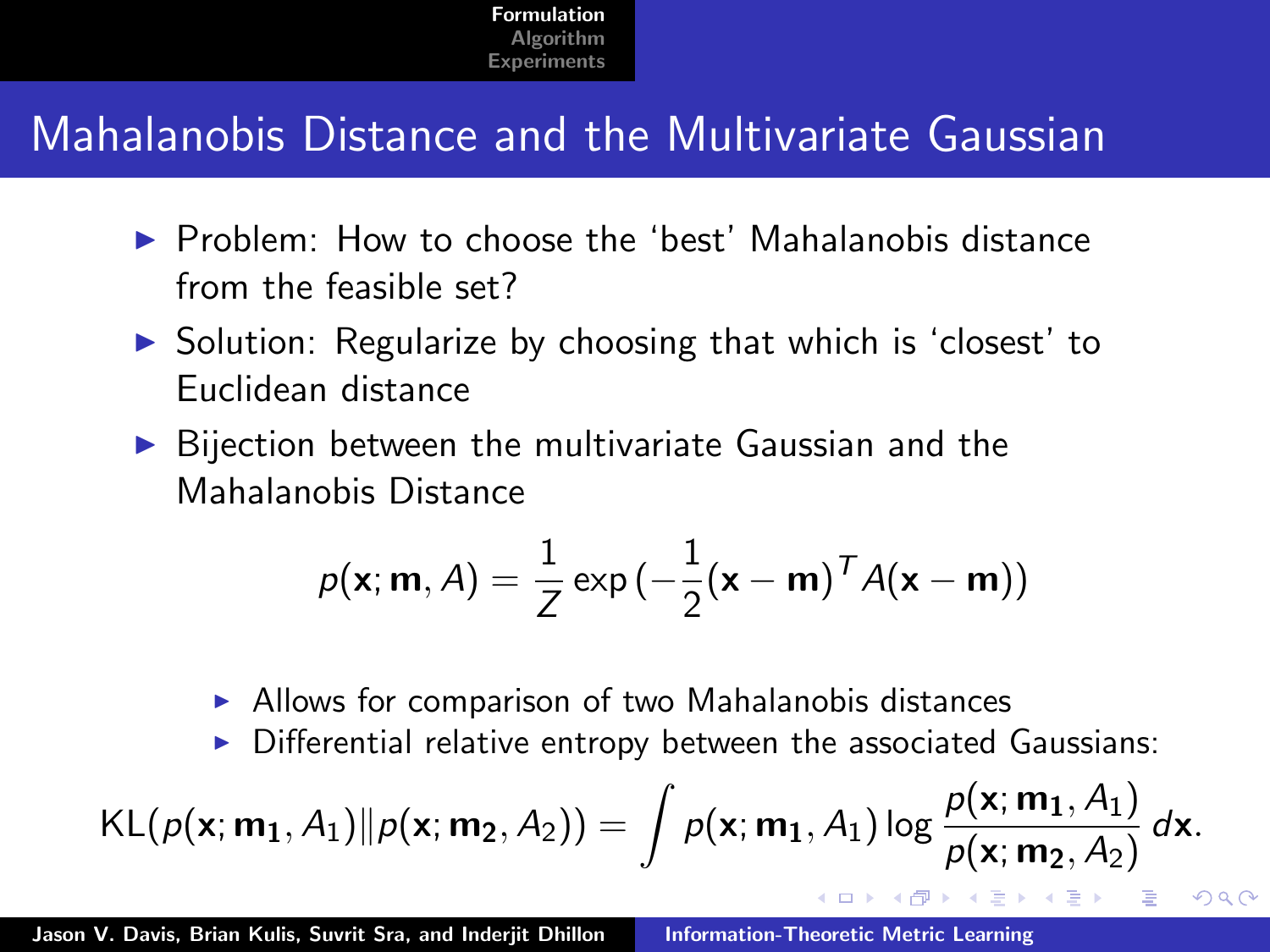#### Problem Formulation

Goal: Minimize differential relative entropy subject to pairwise inequality constraints

$$
\begin{aligned}\n\min \quad & \text{KL}(p(\mathbf{x}; \mathbf{m}, A) \|\ p(\mathbf{x}; \mathbf{m}, I)) \\
\text{subject to} \quad & d_A(\mathbf{x}_i, \mathbf{x}_j) \le u \qquad (i, j) \in S, \\
& d_A(\mathbf{x}_i, \mathbf{x}_j) \ge \ell \qquad (i, j) \in D \\
& A \succ 0\n\end{aligned}
$$

→ イ団 ト イ ヨ ト イ ヨ ト

 $4.17 \times$ 

重

 $2Q$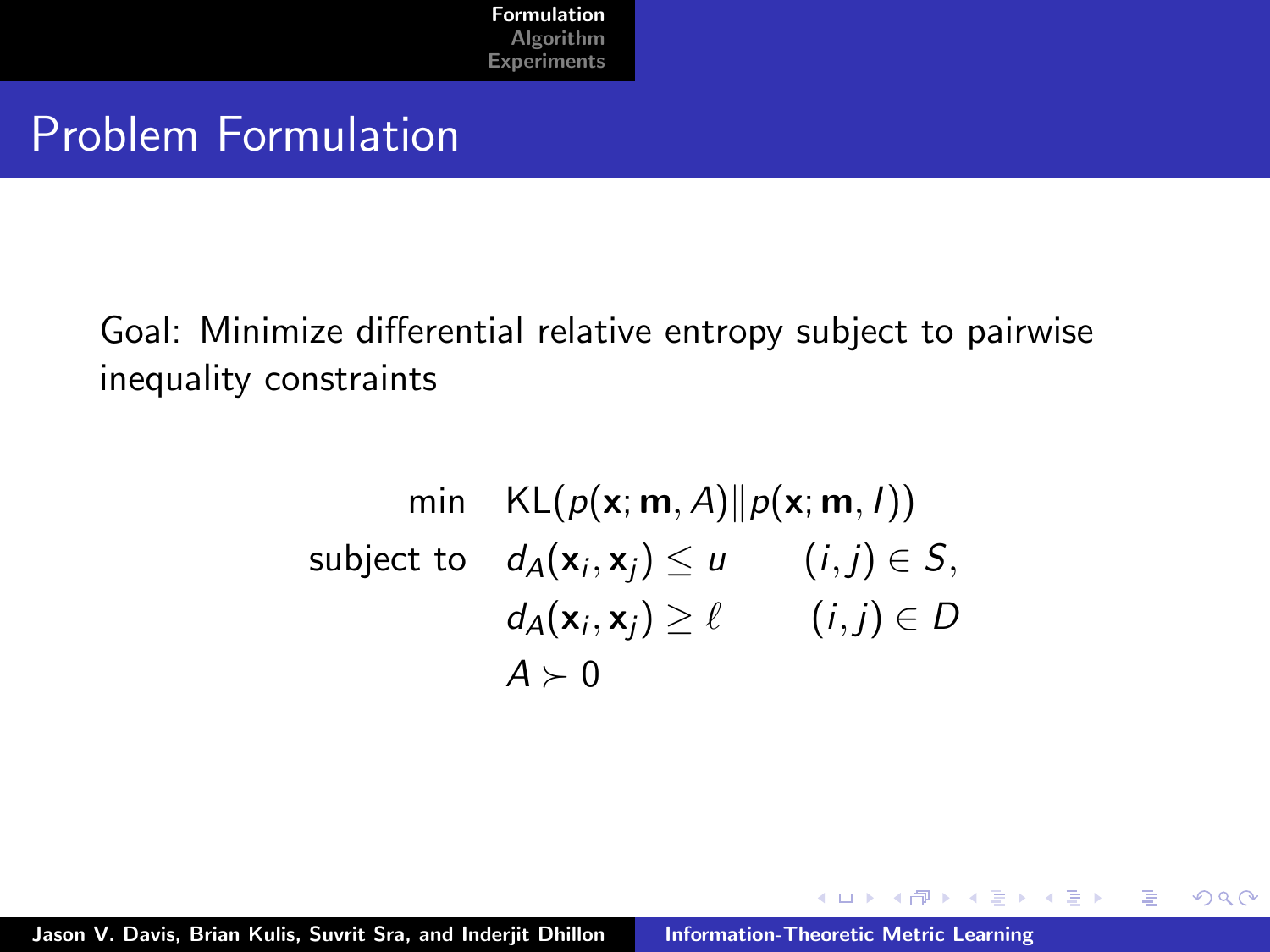[Equivalence to Kernel Learning](#page-15-0) [Optimization via Bregman's Method](#page-21-0) **[Extensions](#page-24-0)** 

K ロ ⊁ K 倒 ≯ K ミ ⊁ K ミ ≯

<span id="page-13-0"></span> $2Q$ 

## Overview: Optimizing the Model

- $\triangleright$  Show an equivalence between our problem and a low-rank kernel learning problem [Kulis, 2006]
	- $\triangleright$  Yields closed-form solutions to compute the problem objective
	- $\triangleright$  Shows that the problem is convex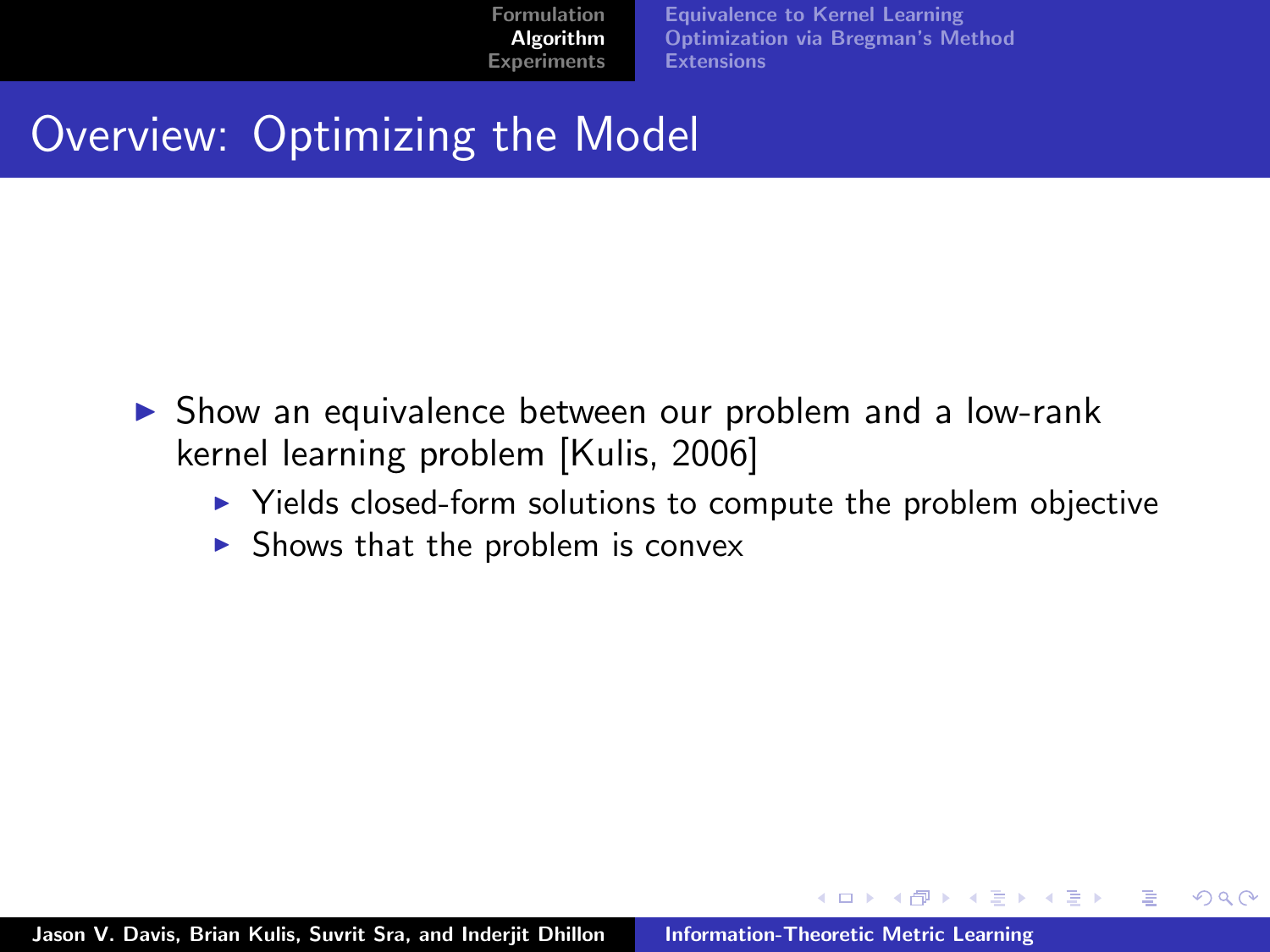[Equivalence to Kernel Learning](#page-15-0) [Optimization via Bregman's Method](#page-21-0) **[Extensions](#page-24-0)** 

イロメ イ母 トラ ミッショント

 $\Omega$ 

## Overview: Optimizing the Model

- $\triangleright$  Show an equivalence between our problem and a low-rank kernel learning problem [Kulis, 2006]
	- $\blacktriangleright$  Yields closed-form solutions to compute the problem objective
	- $\triangleright$  Shows that the problem is convex
- $\triangleright$  Use this equivalence to solve our problem efficiently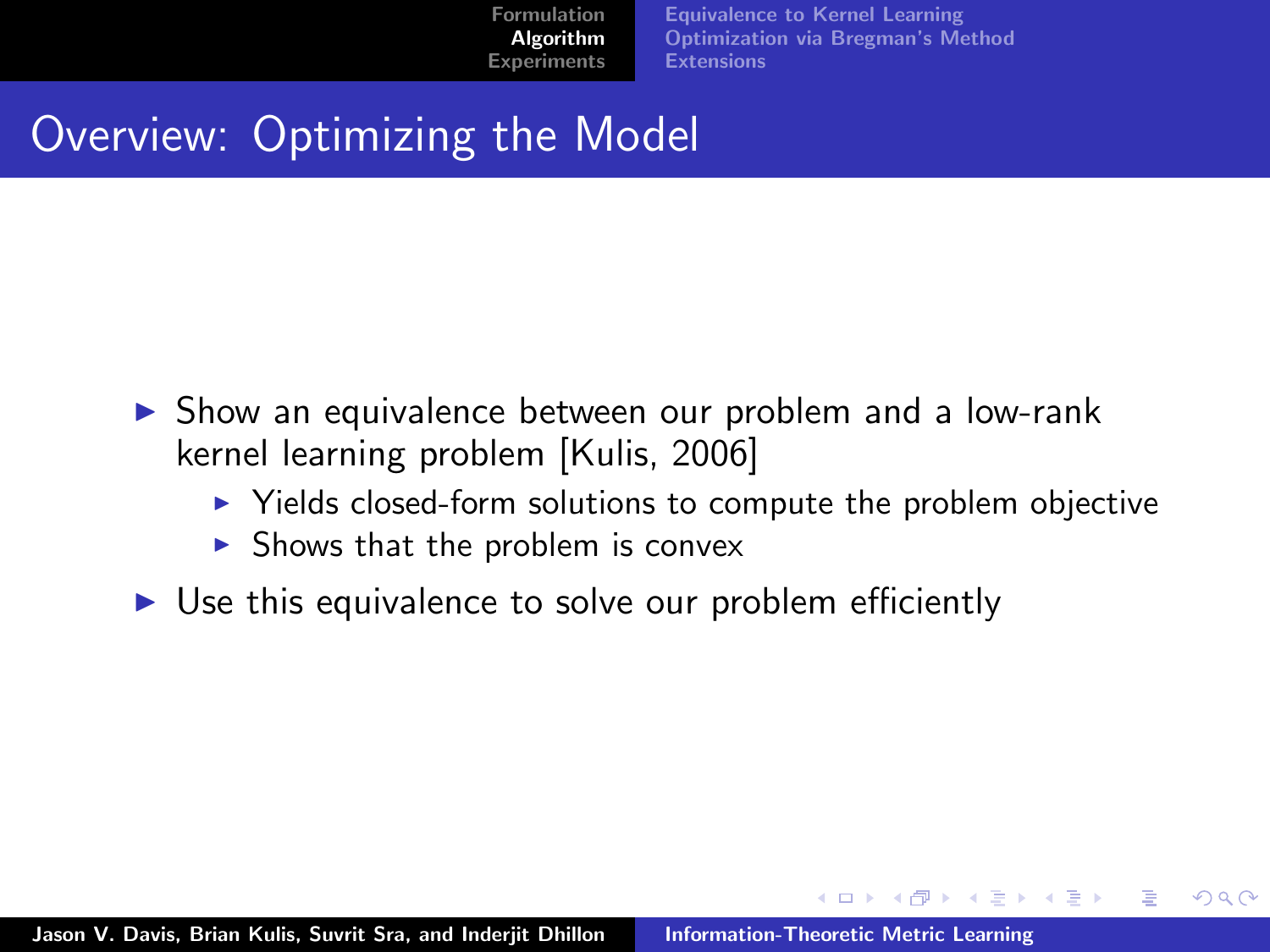[Equivalence to Kernel Learning](#page-16-0) [Optimization via Bregman's Method](#page-21-0) **[Extensions](#page-24-0)** 

K ロ ⊁ K 倒 ≯ K ミ ⊁ K ミ ≯

<span id="page-15-0"></span> $2Q$ 

## Low-Rank Kernel Learning

- ► Given  $X = [\mathbf{x}_1 \ \mathbf{x}_2 \ ... \ \mathbf{x}_n]$ ,  $\mathbf{x}_i \in \Re^d$ , define  $K_0 = X^T X$
- $\triangleright$  Constraints: similarity (S) or dissimilarity (D) between pairs of points
- $\triangleright$  Objective: Learn K that minimizes the divergence to  $K_0$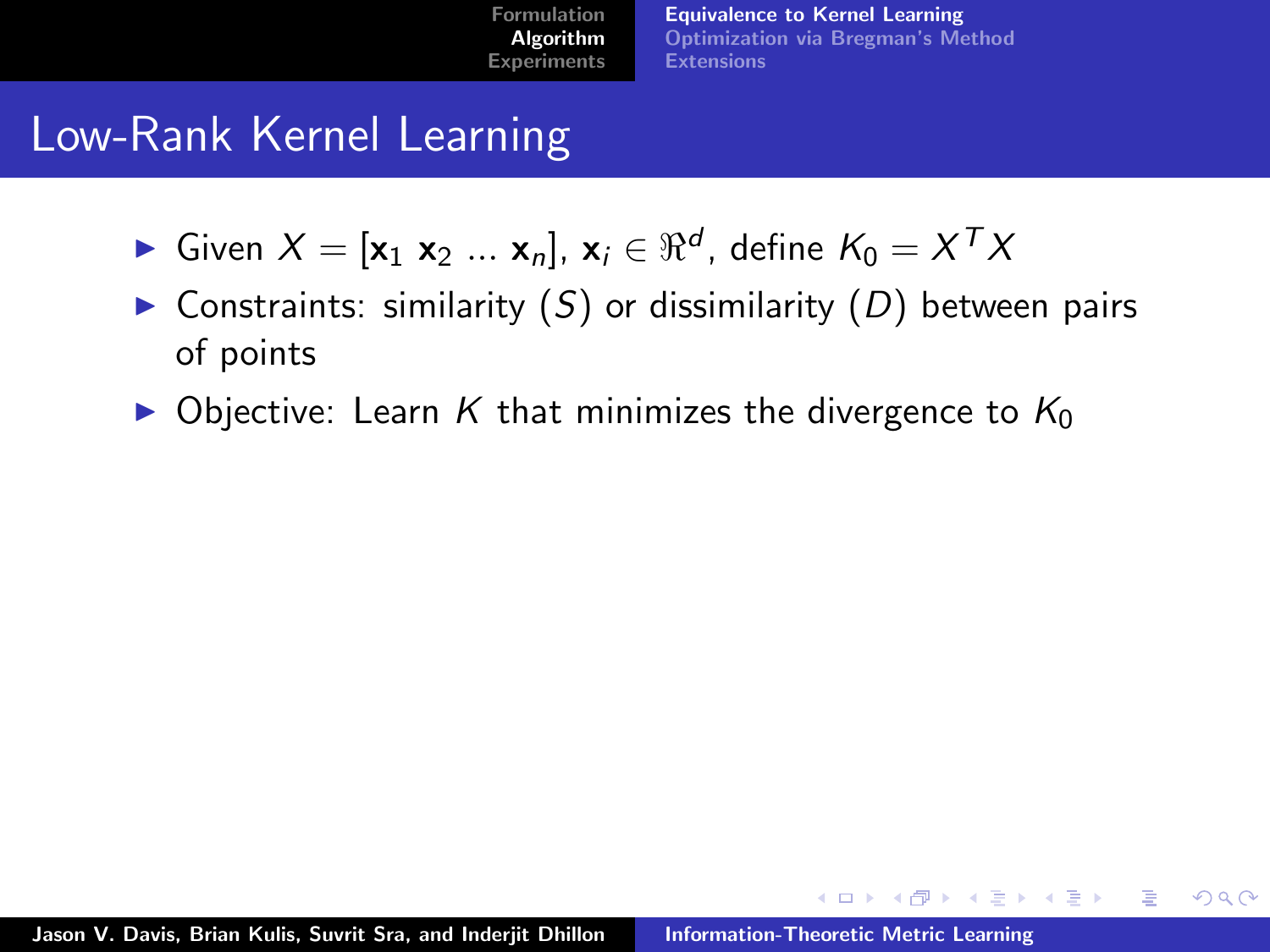[Equivalence to Kernel Learning](#page-15-0) [Optimization via Bregman's Method](#page-21-0) **[Extensions](#page-24-0)** 

イロト イ押 トイモト イモト

<span id="page-16-0"></span> $2Q$ 

# Low-Rank Kernel Learning

- ► Given  $X = [\mathbf{x}_1 \ \mathbf{x}_2 \ ... \ \mathbf{x}_n]$ ,  $\mathbf{x}_i \in \Re^d$ , define  $K_0 = X^T X$
- $\triangleright$  Constraints: similarity (S) or dissimilarity (D) between pairs of points
- $\triangleright$  Objective: Learn K that minimizes the divergence to  $K_0$

$$
\begin{aligned}\n\min \quad & D_{\text{Burg}}(K, K_0) \\
\text{subject to} \quad & K_{ii} + K_{jj} - 2K_{ij} \le u \qquad (i, j) \in S, \\
& K_{ii} + K_{jj} - 2K_{ij} \ge \ell \qquad (i, j) \in D, \\
& K \ge 0\n\end{aligned}
$$

 $\triangleright$   $D_{\text{Bure}}$  is the Burg divergence

$$
D_{\text{Burg}}(K, K_0) = \text{Tr}(KK_0^{-1}) - \log \det(KK_0^{-1}) - n
$$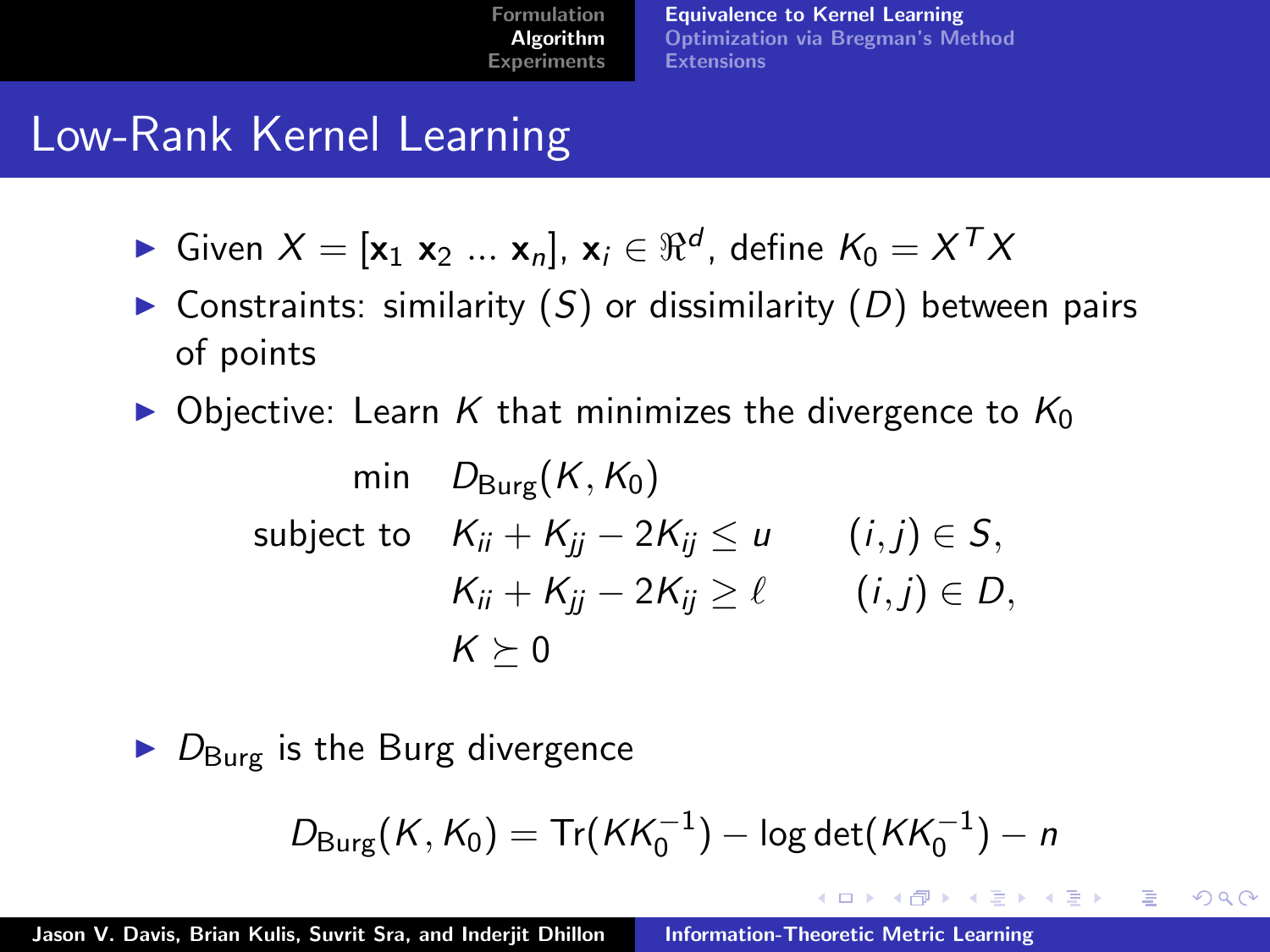[Equivalence to Kernel Learning](#page-15-0) [Optimization via Bregman's Method](#page-21-0) **[Extensions](#page-24-0)** 

K ロ ⊁ K 倒 ≯ K ミ ⊁ K ミ ≯

 $2Q$ 

重

## Equivalence to Kernel Learning

[Kulis, 2006] Let K be the optimal solution to the low-rank kernel learning problem.

- $\blacktriangleright$  Then K has the same range space as  $K_0$
- $\blacktriangleright$   $K = X^T W^T W X$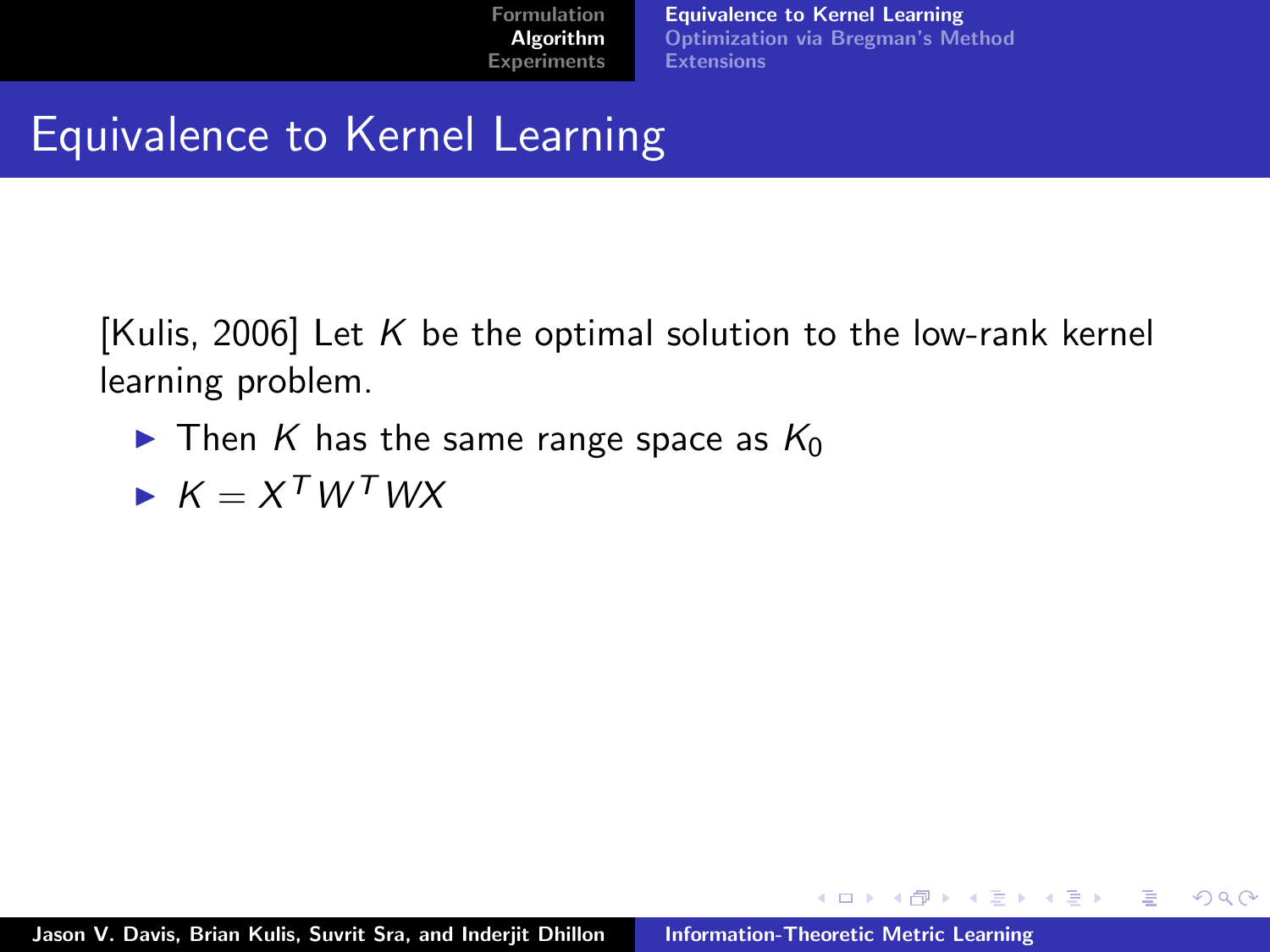[Equivalence to Kernel Learning](#page-15-0) [Optimization via Bregman's Method](#page-21-0) **[Extensions](#page-24-0)** 

イロト イ押 トイチト イチト

 $2Q$ 

# Equivalence to Kernel Learning

[Kulis, 2006] Let K be the optimal solution to the low-rank kernel learning problem.

- $\blacktriangleright$  Then K has the same range space as  $K_0$
- $\blacktriangleright$   $K = X^T W^T W X$

**Theorem**: Let  $K = X^T W^T W X$  be an optimal solution to the low-rank kernel learning problem.

 $\blacktriangleright$  Then  $A = W^T W$  is an optimal solution to the corresponding metric learning problem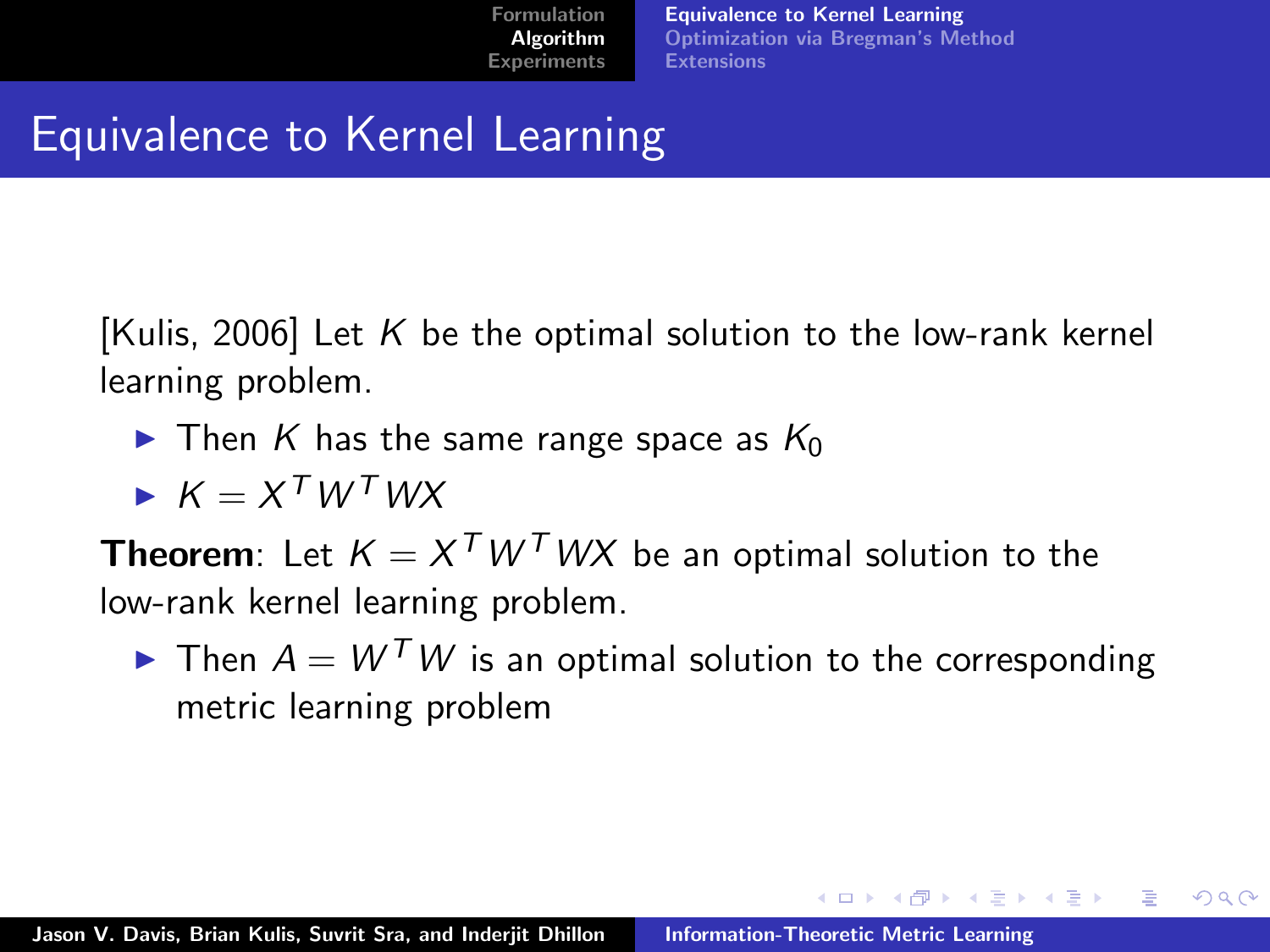[Equivalence to Kernel Learning](#page-15-0) [Optimization via Bregman's Method](#page-21-0) **[Extensions](#page-24-0)** 

K ロ ⊁ K 倒 ≯ K ミ ⊁ K ミ ≯

 $2Q$ 

## Proof Sketch

**Lemma 1**:  $D_{Bure}(K, K_0) = 2KL(p(x; m, A)||p(x; m, I)) + c$ 

- $\triangleright$  Establishes that the objectives for the problem are the same
- $\triangleright$  Builds on a recent connection relating the relative entropy between Gaussians and the Burg divergence [Davis, 2006]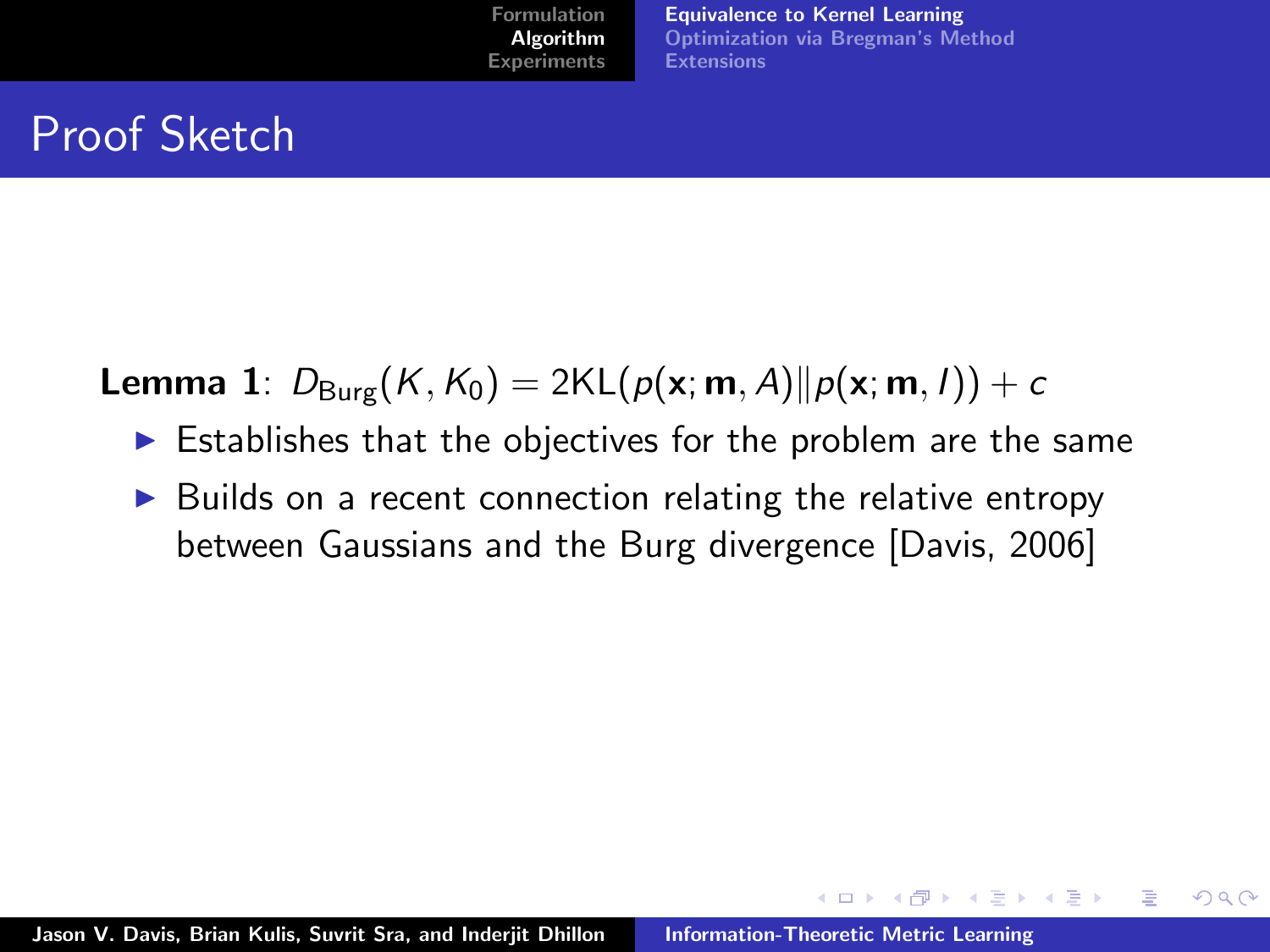[Equivalence to Kernel Learning](#page-15-0) [Optimization via Bregman's Method](#page-21-0) **[Extensions](#page-24-0)** 

イロメ マ桐 メラミンマチャ

 $\Omega$ 

## Proof Sketch

**Lemma 1**:  $D_{Bure}(K, K_0) = 2KL(p(x; m, A)||p(x; m, I)) + c$ 

- $\triangleright$  Establishes that the objectives for the problem are the same
- Builds on a recent connection relating the relative entropy between Gaussians and the Burg divergence [Davis, 2006]

**Lemma 2**: Given  $K = X^{T}AX$ , A is feasible if and only if K is feasible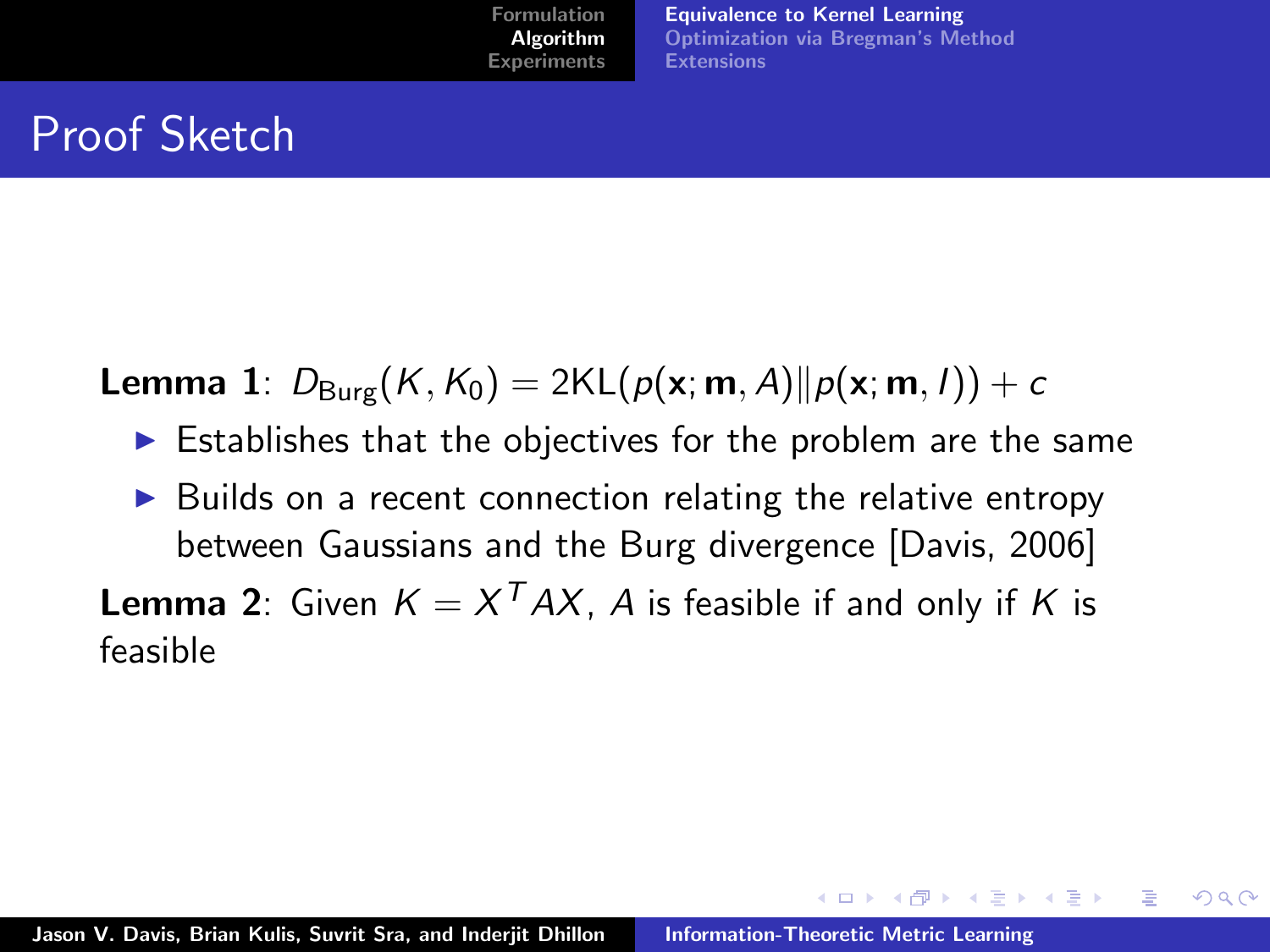[Equivalence to Kernel Learning](#page-15-0) [Optimization via Bregman's Method](#page-23-0) **[Extensions](#page-24-0)** 

K ロ ⊁ K 倒 ≯ K ミ ⊁ K ミ ≯

<span id="page-21-0"></span> $2Q$ 

## Optimization via Bregman's Method

- $\triangleright$  Solve the associated kernel learning problem via Bregman's method
	- $\blacktriangleright$  Dual ascent method
	- $\blacktriangleright$  Iteratively projects onto one constraint at a time
	- $\triangleright$  Closed-form updates are known for this projection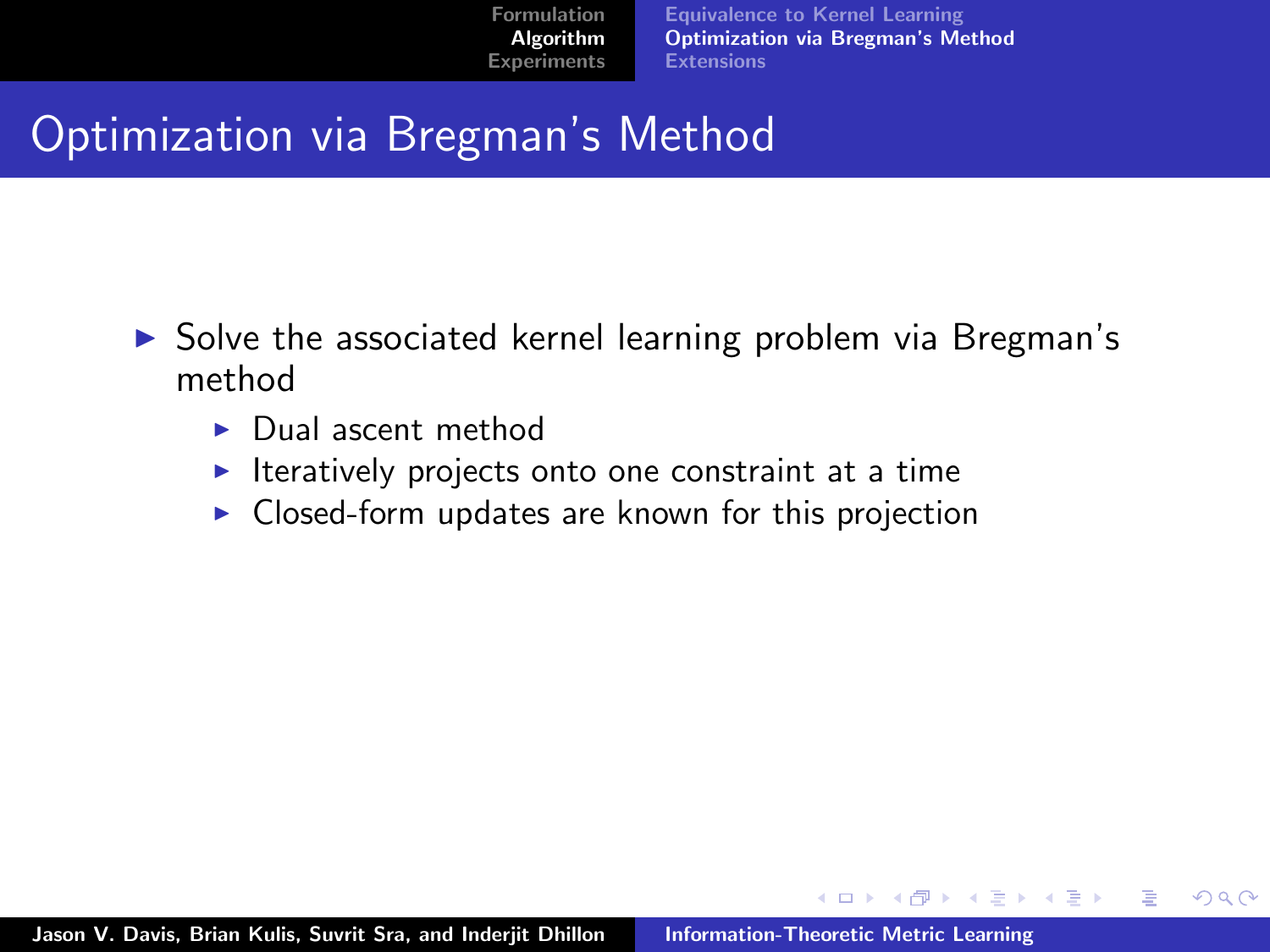[Equivalence to Kernel Learning](#page-15-0) [Optimization via Bregman's Method](#page-23-0) **[Extensions](#page-24-0)** 

 $\mathcal{A}$   $\mathcal{A}$   $\mathcal{B}$   $\mathcal{A}$   $\mathcal{B}$   $\mathcal{B}$ 

 $\rightarrow$   $\equiv$   $\rightarrow$ 

へのへ

## Optimization via Bregman's Method

- $\triangleright$  Solve the associated kernel learning problem via Bregman's method
	- $\blacktriangleright$  Dual ascent method
	- $\blacktriangleright$  Iteratively projects onto one constraint at a time
	- $\triangleright$  Closed-form updates are known for this projection
- Running time per iteration:  $O(cd^2)$ 
	- $\triangleright$  Works on the kernel in factored form
	- $\triangleright$  Uses closed-form Bregman projections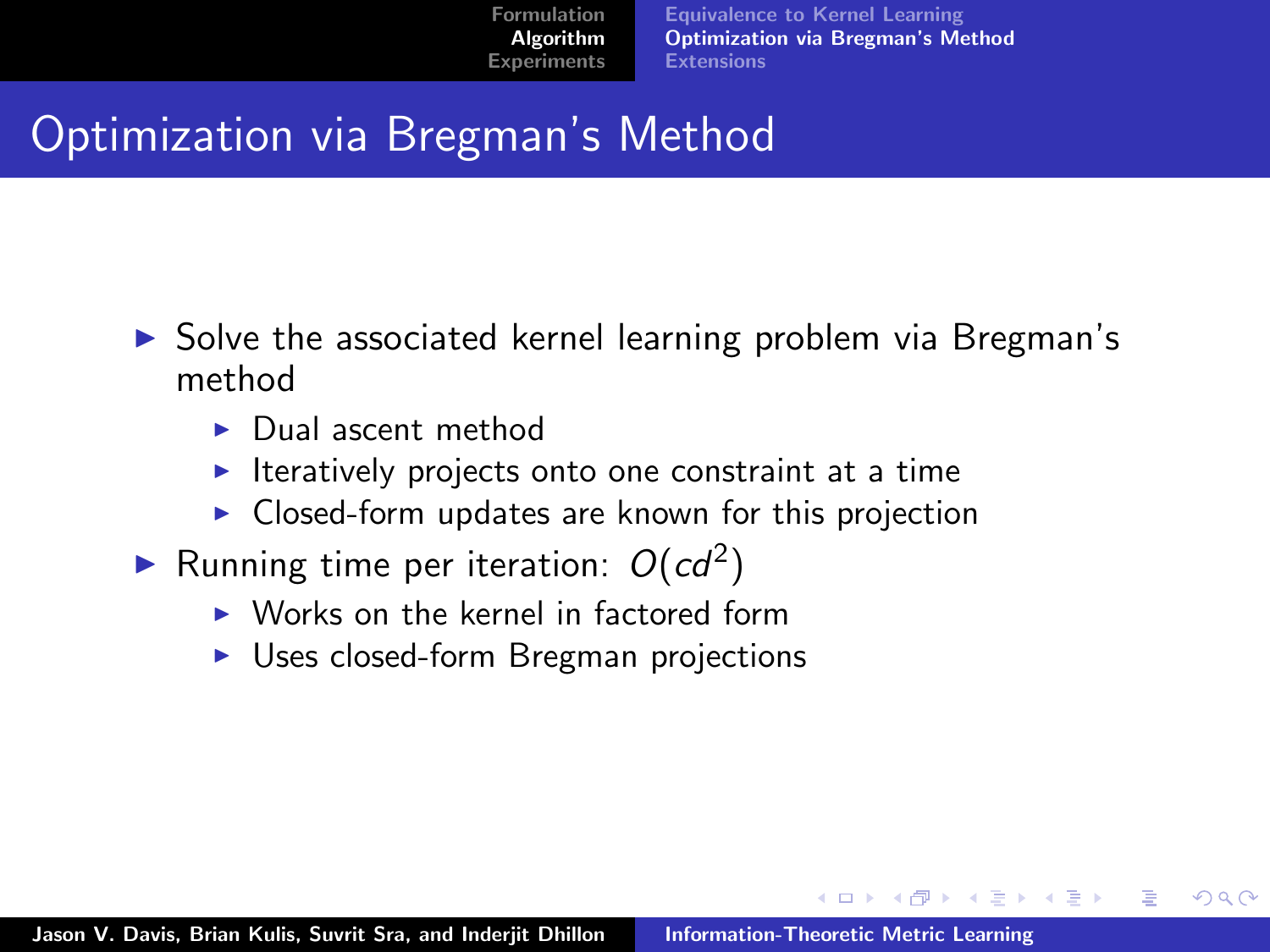[Equivalence to Kernel Learning](#page-15-0) [Optimization via Bregman's Method](#page-21-0) **[Extensions](#page-24-0)** 

 $\mathcal{A}$   $\mathcal{A}$   $\mathcal{B}$   $\mathcal{A}$   $\mathcal{B}$   $\mathcal{B}$ 

<span id="page-23-0"></span>へのへ

## Optimization via Bregman's Method

- $\triangleright$  Solve the associated kernel learning problem via Bregman's method
	- $\blacktriangleright$  Dual ascent method
	- $\blacktriangleright$  Iteratively projects onto one constraint at a time
	- $\triangleright$  Closed-form updates are known for this projection
- Running time per iteration:  $O(cd^2)$ 
	- $\triangleright$  Works on the kernel in factored form
	- $\triangleright$  Uses closed-form Bregman projections
- $\blacktriangleright$  Requires no eigenvalue decomposition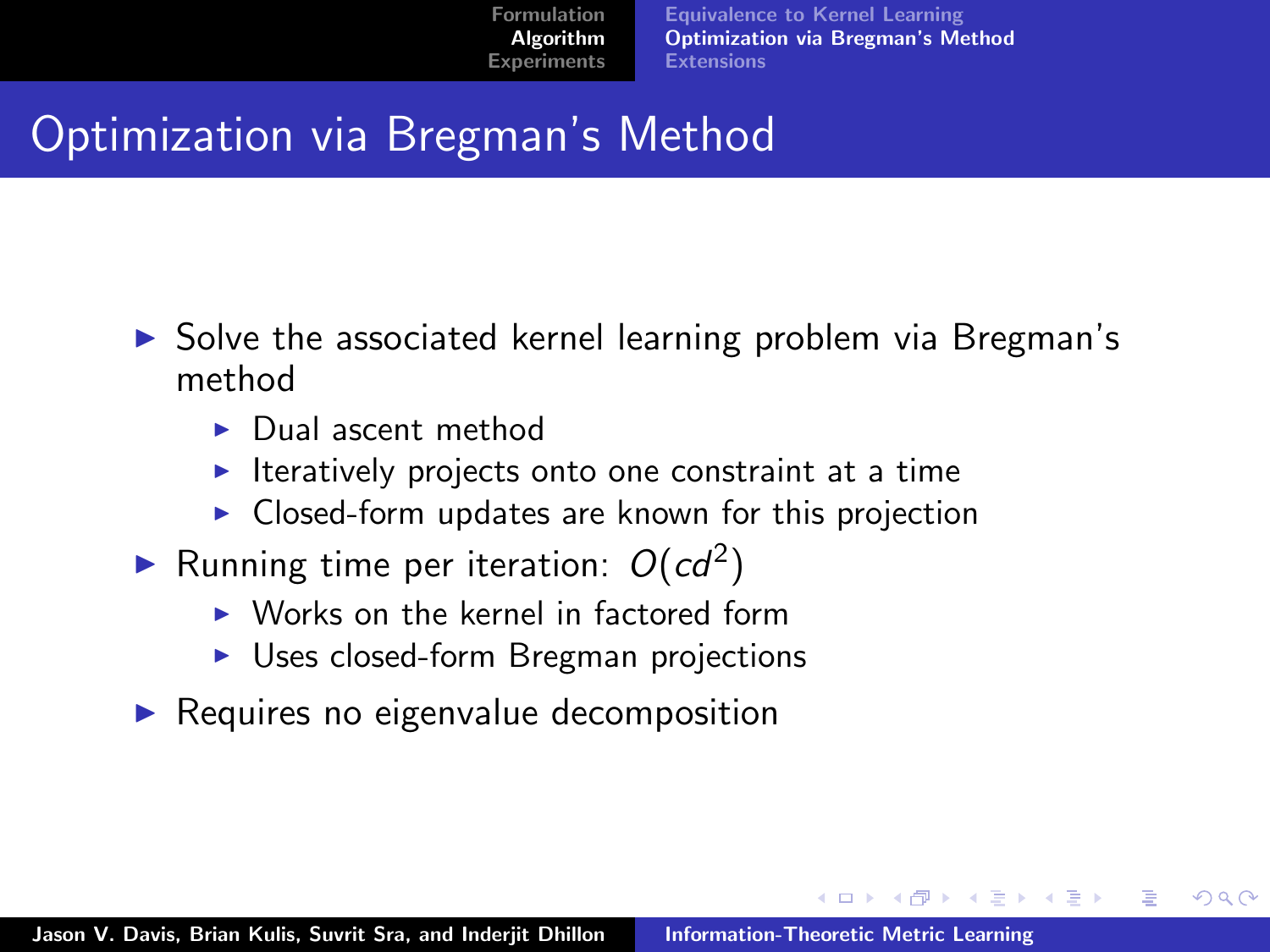[Equivalence to Kernel Learning](#page-15-0) [Optimization via Bregman's Method](#page-21-0) **[Extensions](#page-26-0)** 

K ロ ⊁ K 倒 ≯ K ミ ⊁ K ミ ≯

重

<span id="page-24-0"></span> $2Q$ 

#### **Extensions**

- $\triangleright$  Minimizing KL-divergence to a different Mahalanobis matrix
	- $\triangleright$  inverse of the sample covariance matrix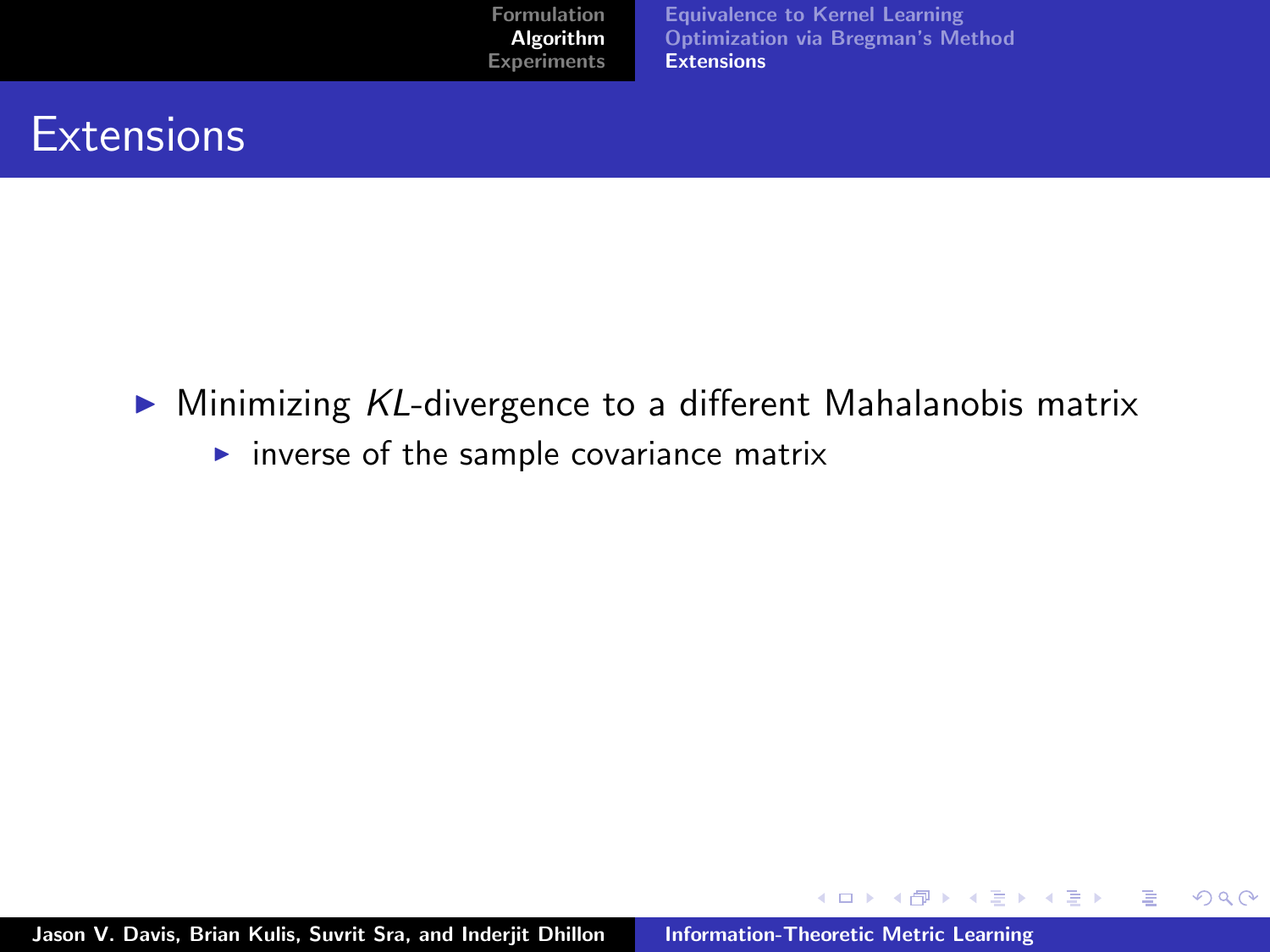[Equivalence to Kernel Learning](#page-15-0) [Optimization via Bregman's Method](#page-21-0) **[Extensions](#page-26-0)** 

K ロ ⊁ K 倒 ≯ K ミ ⊁ K ミ ≯

重

 $2Q$ 

#### **Extensions**

- $\triangleright$  Minimizing KL-divergence to a different Mahalanobis matrix
	- $\triangleright$  inverse of the sample covariance matrix
- $\blacktriangleright$  Slack variables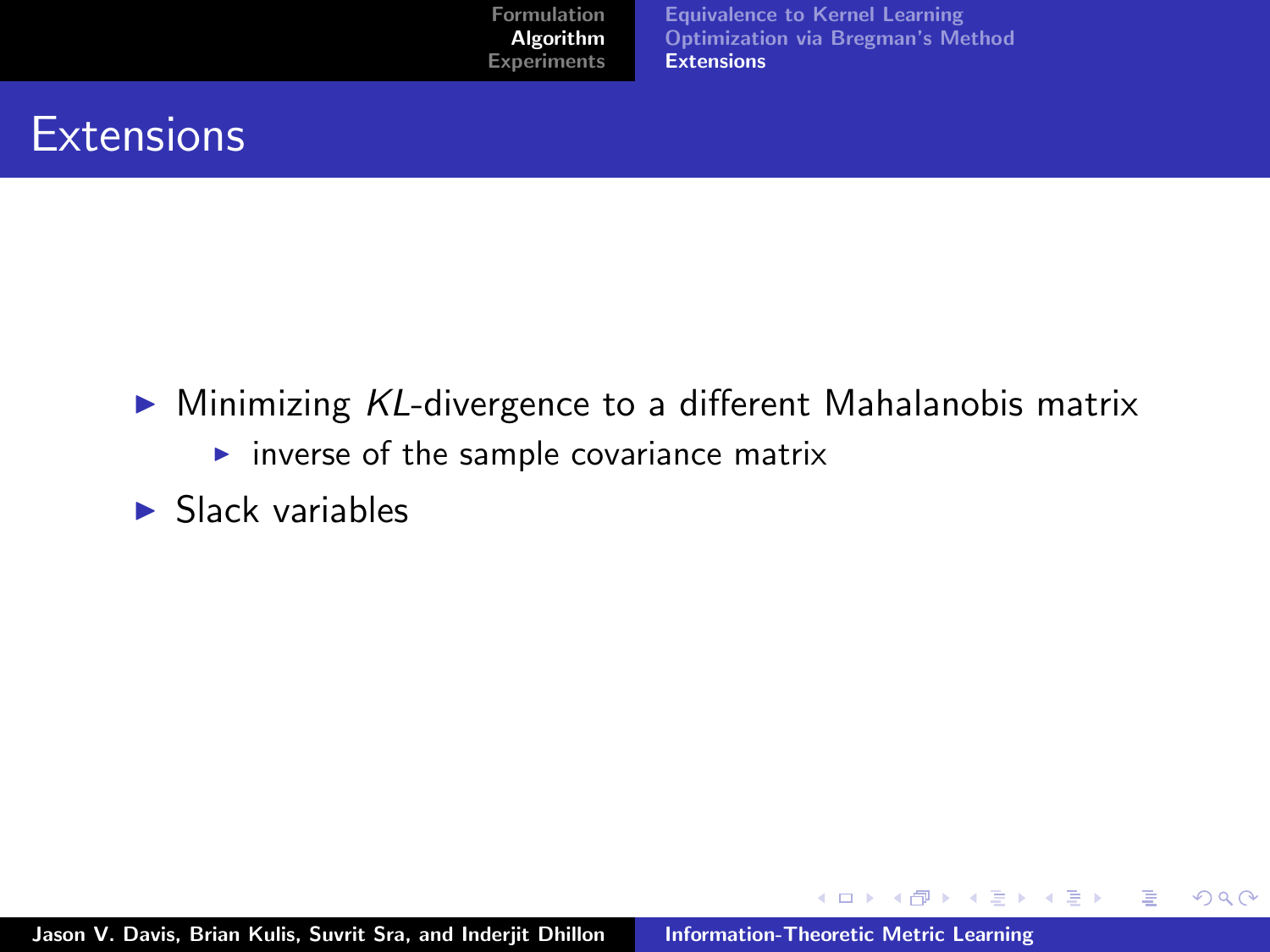[Equivalence to Kernel Learning](#page-15-0) [Optimization via Bregman's Method](#page-21-0) [Extensions](#page-24-0)

K ロ ⊁ K 倒 ≯ K ミ ⊁ K ミ ≯

<span id="page-26-0"></span> $2Q$ 

### **Extensions**

- $\triangleright$  Minimizing KL-divergence to a different Mahalanobis matrix
	- $\triangleright$  inverse of the sample covariance matrix
- $\blacktriangleright$  Slack variables
- $\triangleright$  General linear inequality constraints
	- $\triangleright$  e.g. Relative distance comparisons [Schutz, 2003]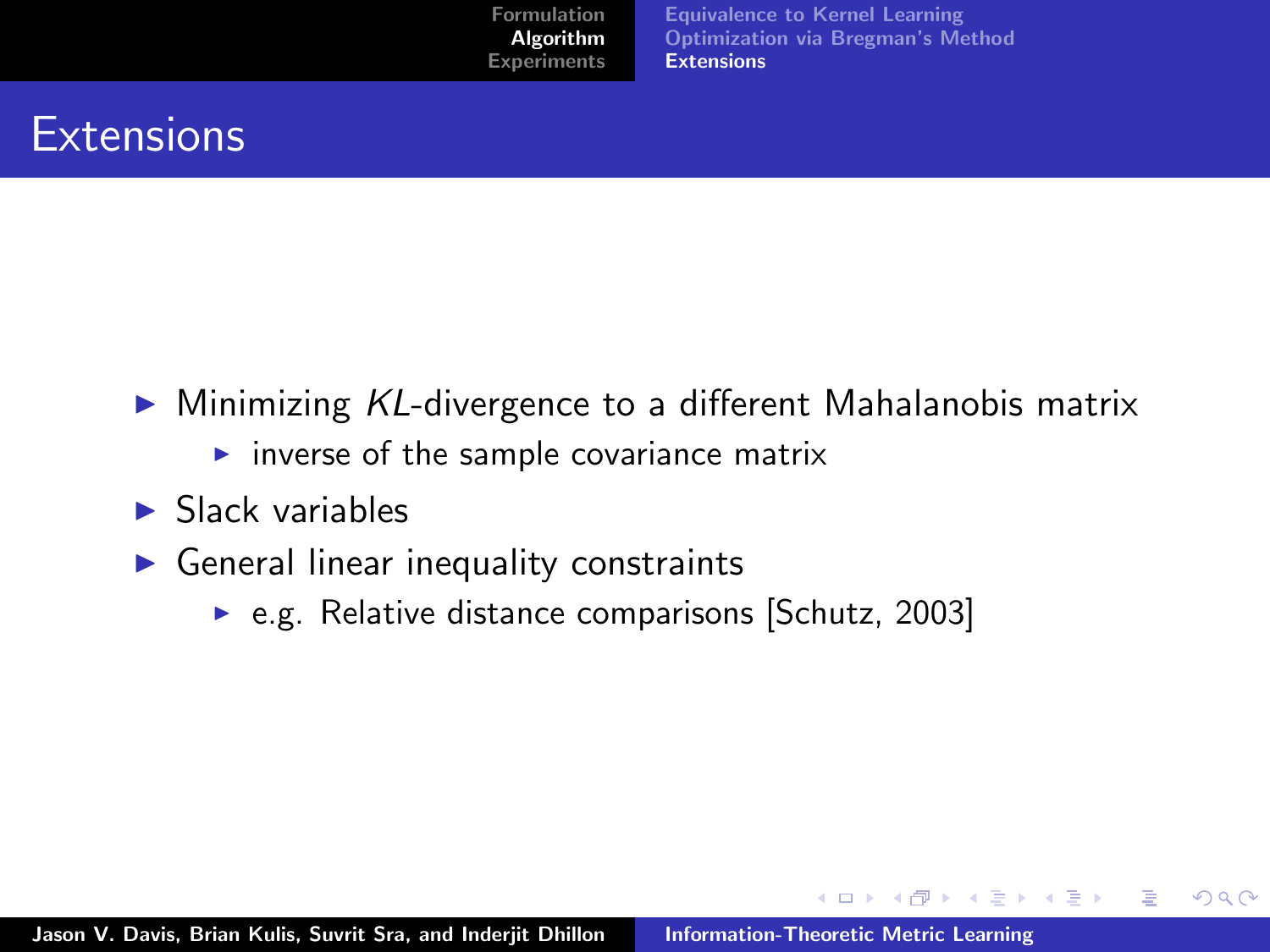#### Experimental Methodology

 $\triangleright$  Goal: learn a Mahalanobis function for  $kNN$  classification

a mills.

→ イ団 ト イ ヨ ト イ ヨ ト

重

<span id="page-27-0"></span> $2Q$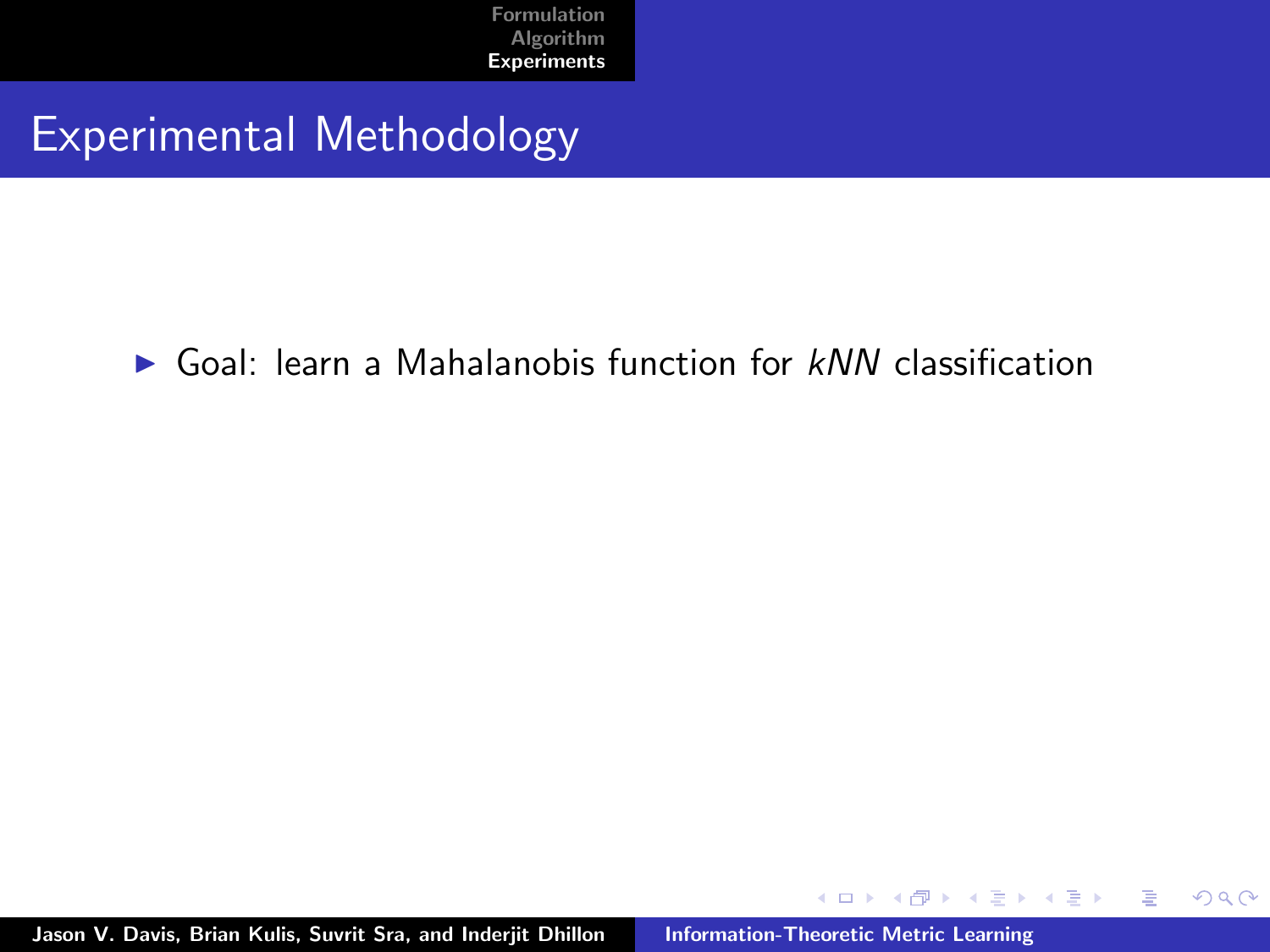### Experimental Methodology

- $\triangleright$  Goal: learn a Mahalanobis function for  $kNN$  classification
- $\blacktriangleright$  Approach:
	- $\triangleright$  Constrain points in the same class to be similar
	- $\triangleright$  Constrain points in different class to be dissimilar
	- $\triangleright$  Upper and lower bounds determined empirically

 $2Q$ 

 $\mathcal{A}$   $\mathcal{F}$   $\mathcal{F}$   $\mathcal{A}$   $\mathcal{F}$   $\mathcal{F}$ 

**ALC: NO**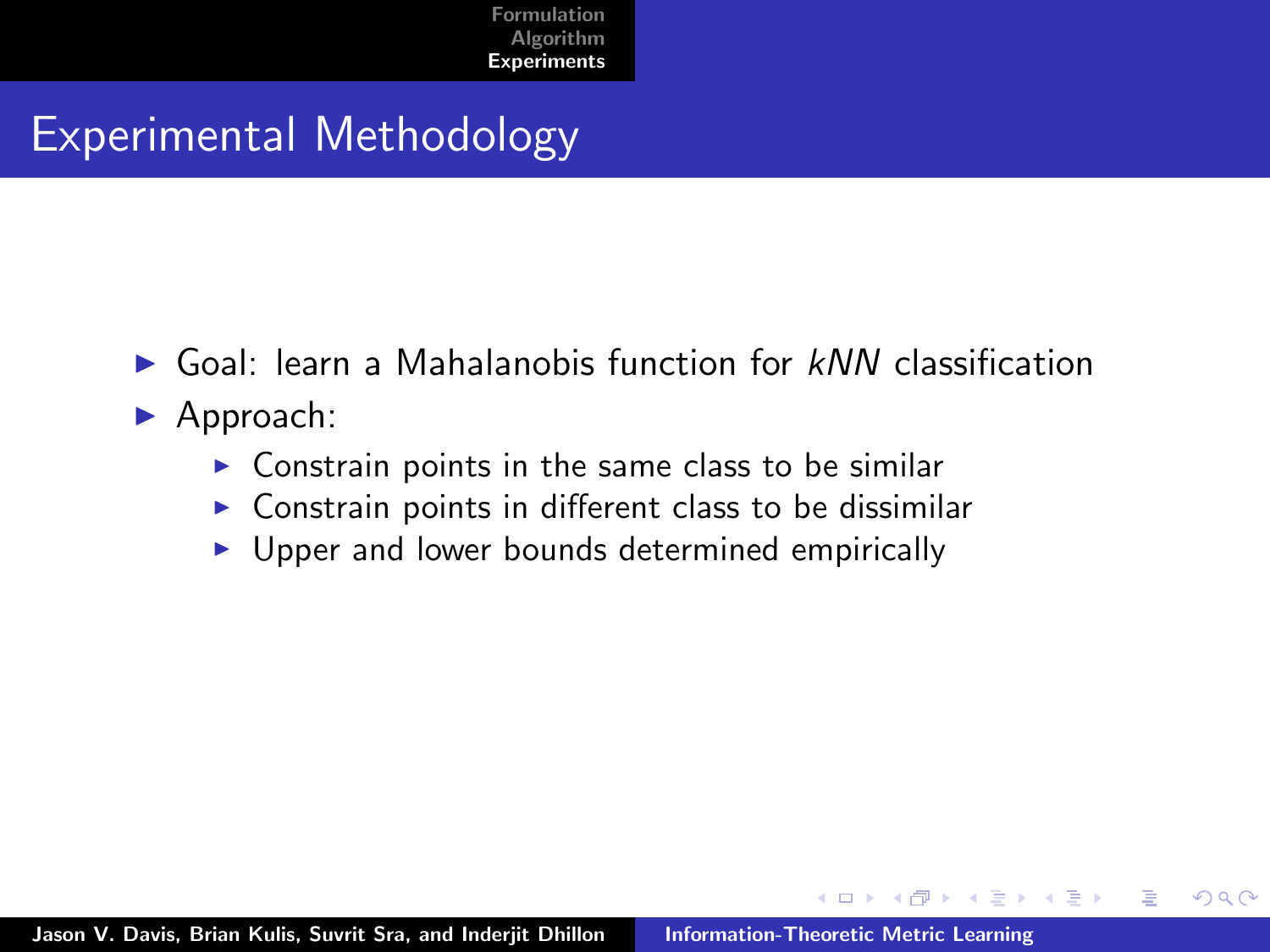### Experimental Methodology

- $\triangleright$  Goal: learn a Mahalanobis function for  $kNN$  classification
- $\blacktriangleright$  Approach:
	- $\triangleright$  Constrain points in the same class to be similar
	- $\triangleright$  Constrain points in different class to be dissimilar
	- $\triangleright$  Upper and lower bounds determined empirically
	- $\triangleright$  Sample 100 such constraints
	- No parameter tuning

 $\Omega$ 

 $\mathcal{A}$   $\mathcal{F}$   $\mathcal{F}$   $\mathcal{A}$   $\mathcal{F}$   $\mathcal{F}$ 

 $\rightarrow$   $\equiv$   $\rightarrow$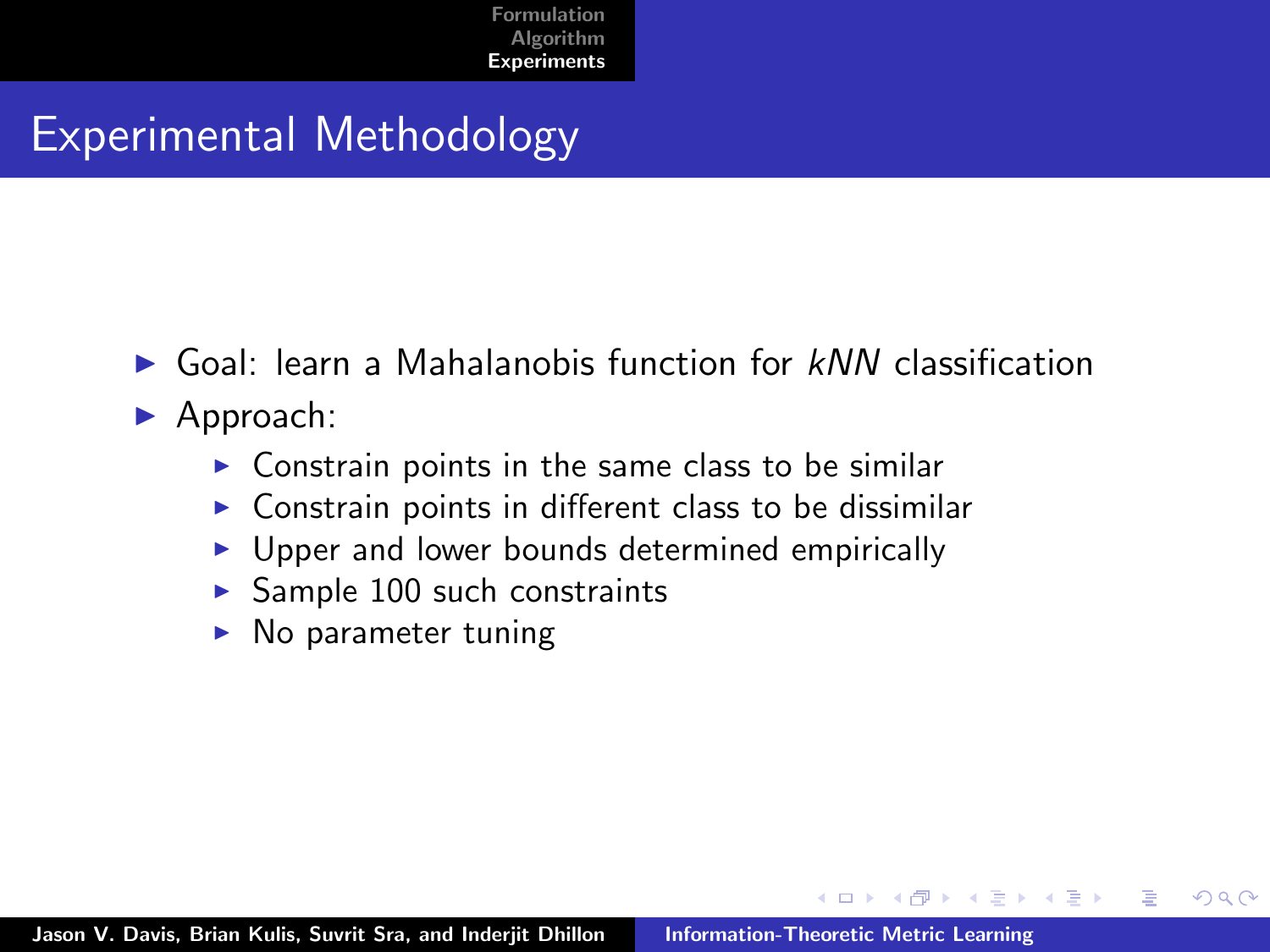## Experimental Methodology

- $\triangleright$  Goal: learn a Mahalanobis function for  $kNN$  classification
- $\blacktriangleright$  Approach:
	- $\triangleright$  Constrain points in the same class to be similar
	- $\triangleright$  Constrain points in different class to be dissimilar
	- $\triangleright$  Upper and lower bounds determined empirically
	- $\blacktriangleright$  Sample 100 such constraints
	- $\triangleright$  No parameter tuning
- $\blacktriangleright$  Evaluate via cross-validation

 $\Omega$ 

4 A 6 4 F 6

 $\left\{ \begin{array}{c} 1 \end{array} \right.$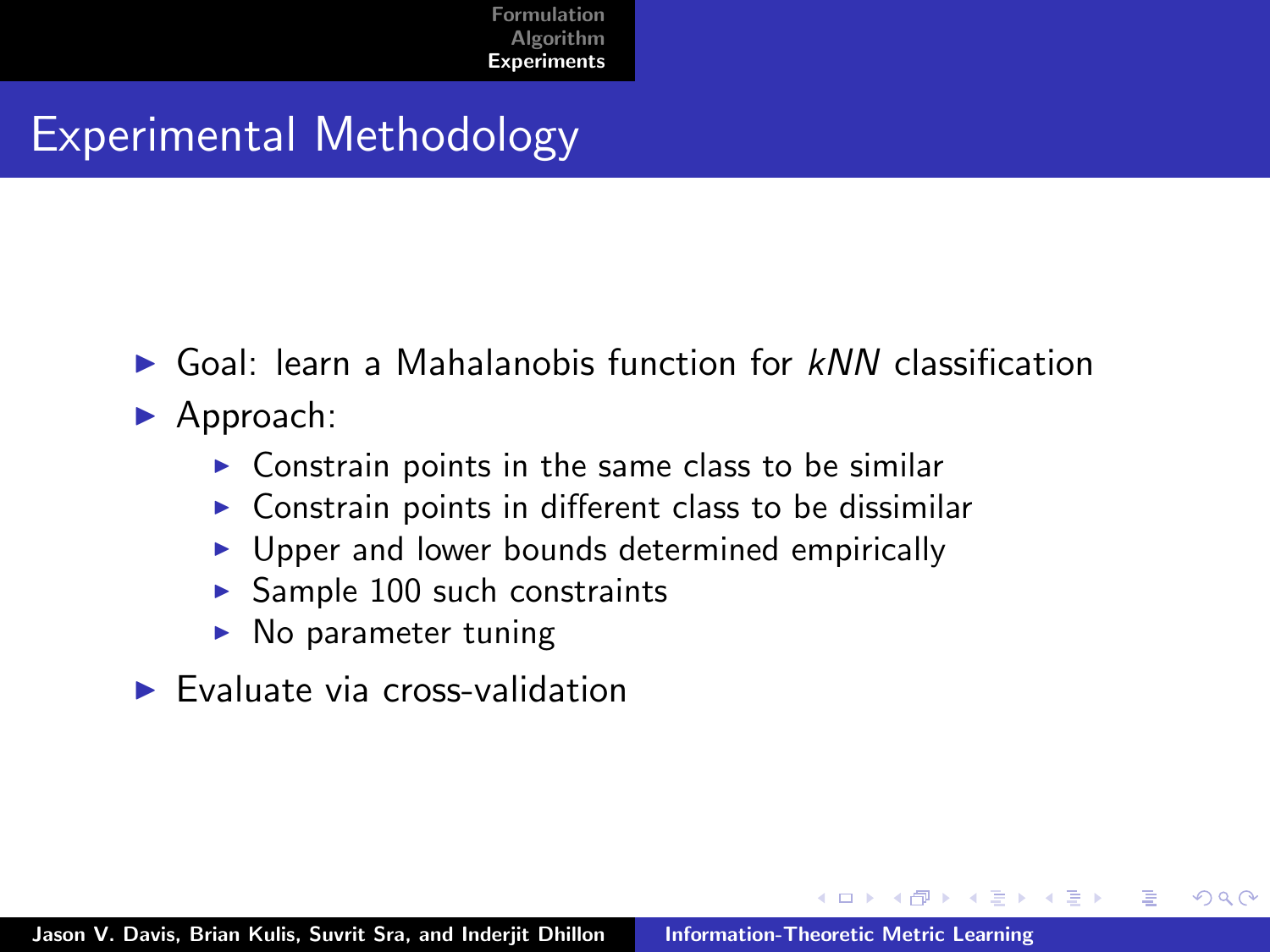## Experimental Results

- ▶ ITML: Information-Theroetic Metric Learning
- $\triangleright$  Sample Cov: parametrize Mahalanobis distance by the inverse of the sample covariance of the data
- $\blacktriangleright$  LDA: Linear Discriminant Analysis
- ▶ MCML: Maximally Collapsing Metric Learning [Globerson, 2005]

 $4.57 + 4.77 +$ 

つくい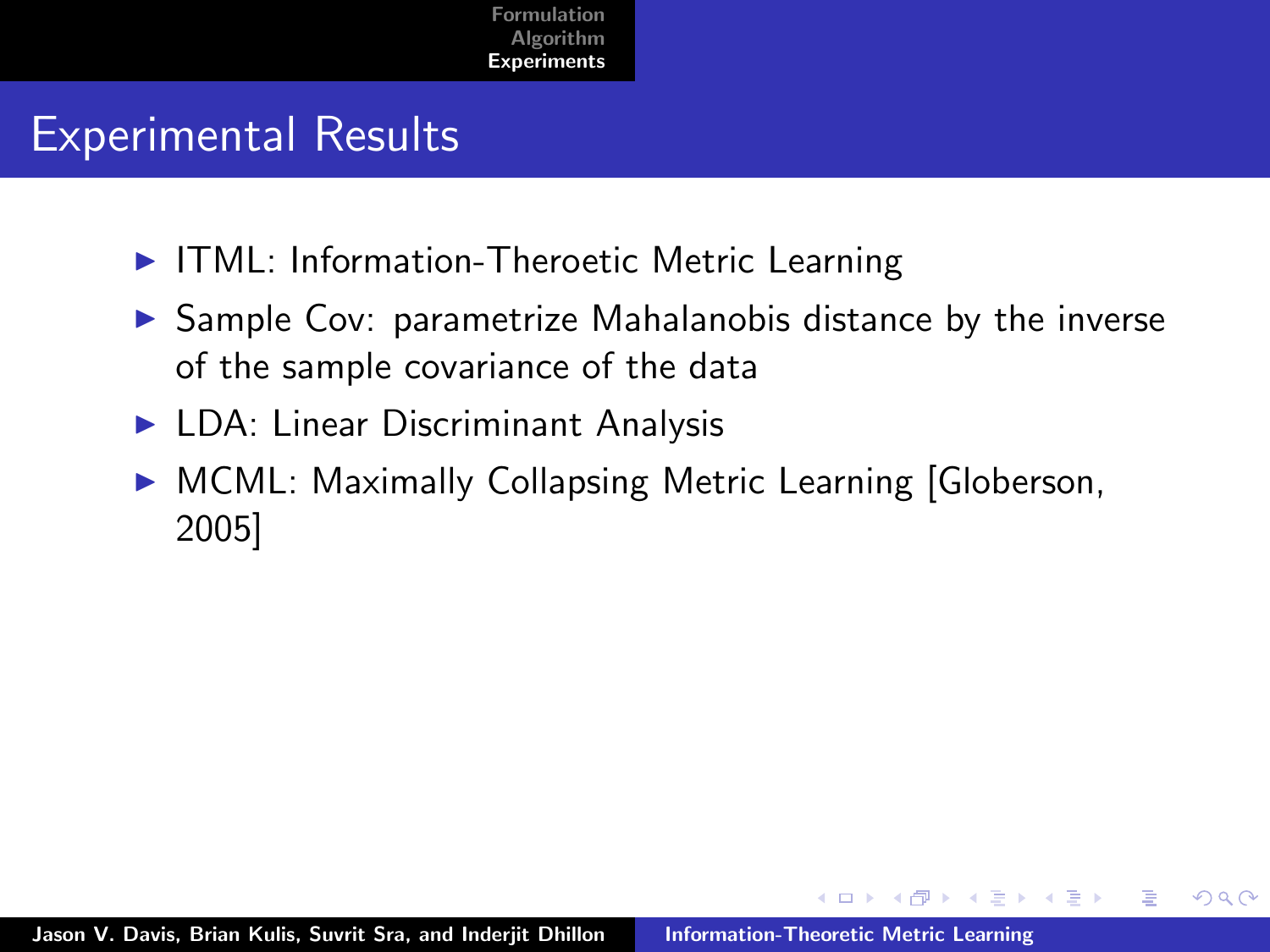## Experimental Results

- ▶ ITML: Information-Theroetic Metric Learning
- $\triangleright$  Sample Cov: parametrize Mahalanobis distance by the inverse of the sample covariance of the data
- $\blacktriangleright$  LDA: Linear Discriminant Analysis
- ▶ MCML: Maximally Collapsing Metric Learning [Globerson, 2005]

| Dataset       | <b>ITML</b> | Sample Cov | Euclidean | I DA   | <b>MCML</b> |
|---------------|-------------|------------|-----------|--------|-------------|
| Balance-scale | 0.9312      | 0.9072     | 0.9120    | 0.9312 | .9536       |
| Wine          | 0.8315      | 0.8258     | 0.8427    | 0.7303 | .8034       |
| <b>Iris</b>   | 1.0000      | 0.9733     | 0.9667    | 1.0000 | .9600       |
| lonosphere    | 0.9915      | 0.9858     | 0.9829    | 0.5128 | .9915       |
| Soybean       | 0.9283      | 0.9429     | 0.9283    | 0.9385 | .9590       |

Jason V. Davis, Brian Kulis, Suvrit Sra, and Inderjit Dhillon | [Information-Theoretic Metric Learning](#page-0-0)

 $4.57 + 4.77 +$ 

つくい